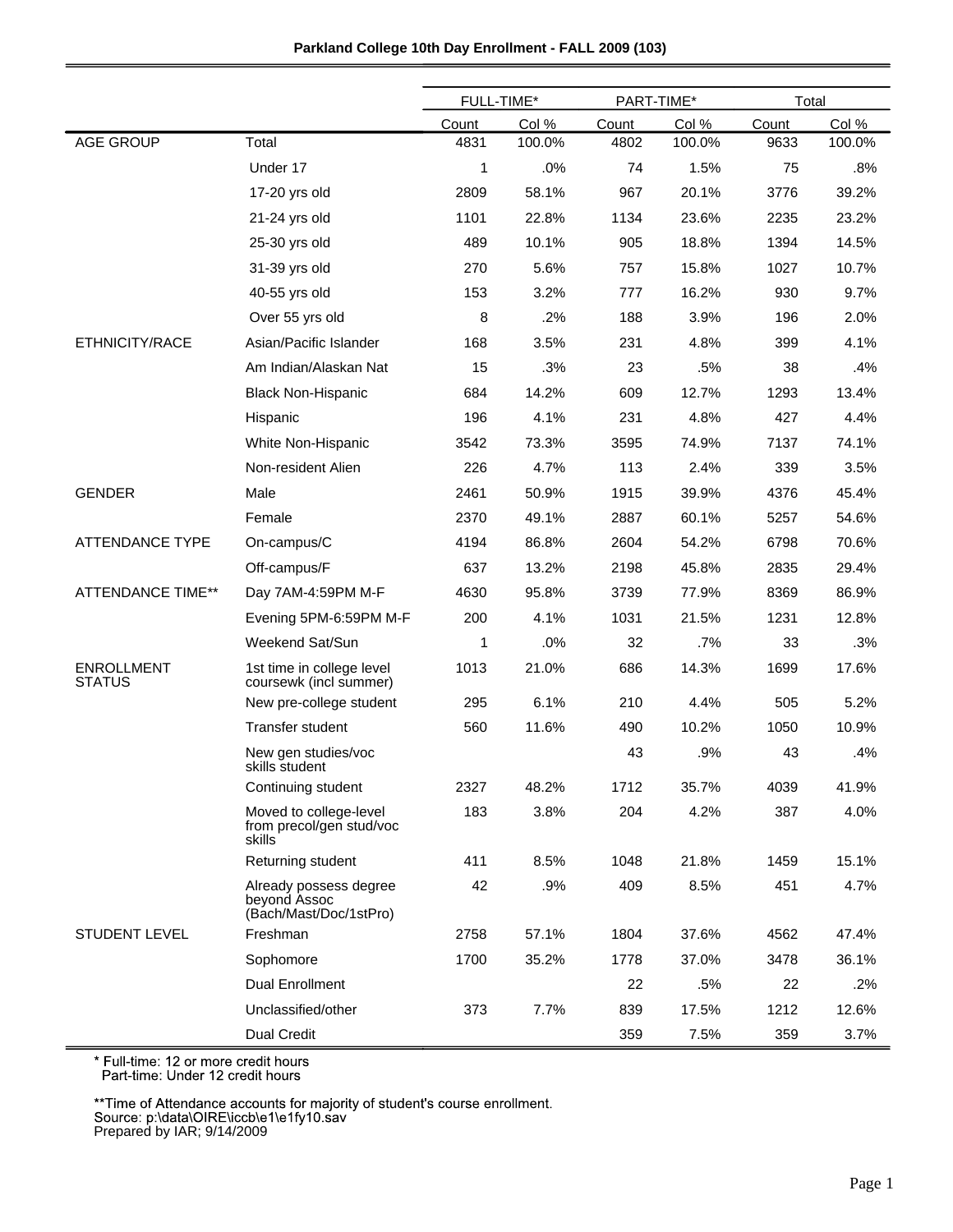|                                       |                                                              | FULL-TIME* |        | PART-TIME* |        | Total |        |
|---------------------------------------|--------------------------------------------------------------|------------|--------|------------|--------|-------|--------|
|                                       |                                                              | Count      | Col %  | Count      | Col %  | Count | Col %  |
| <b>RESIDENCY</b>                      | In-district                                                  | 3515       | 72.8%  | 3916       | 81.5%  | 7431  | 77.1%  |
|                                       | Out-of-district                                              | 1027       | 21.3%  | 723        | 15.1%  | 1750  | 18.2%  |
|                                       | Out-of-stat                                                  | 63         | 1.3%   | 76         | 1.6%   | 139   | 1.4%   |
|                                       | <b>Foreign Country</b>                                       | 226        | 4.7%   | 87         | 1.8%   | 313   | 3.2%   |
| <b>STUDENT INTENT</b>                 | Prepare for transfer                                         | 105        | 2.2%   | 314        | 6.5%   | 419   | 4.3%   |
|                                       | Improve skills for present<br>job                            | 15         | .3%    | 63         | 1.3%   | 78    | $.8\%$ |
|                                       | Prepare for job<br>immediately after com<br>college          | 93         | 1.9%   | 347        | 7.2%   | 440   | 4.6%   |
|                                       | Prepare for GED/improve<br>basic ac skills                   | 9          | .2%    | 11         | $.2\%$ | 20    | .2%    |
|                                       | Personal interest - not<br>career oriented                   | 17         | .4%    | 121        | 2.5%   | 138   | 1.4%   |
|                                       | Other or unknown                                             | 4592       | 95.1%  | 3946       | 82.2%  | 8538  | 88.6%  |
| <b>ENROLLMENT</b><br><b>OBJECTIVE</b> | Complete one or several<br>courses                           | 554        | 11.5%  | 2355       | 49.0%  | 2909  | 30.2%  |
|                                       | Complete a Certificate                                       | 144        | 3.0%   | 282        | 5.9%   | 426   | 4.4%   |
|                                       | Complete Assoc degree                                        | 4133       | 85.6%  | 2165       | 45.1%  | 6298  | 65.4%  |
| <b>TRANSFER PLANS</b>                 | NOT planning transfer                                        | 4701       | 97.3%  | 4407       | 91.8%  | 9108  | 94.5%  |
|                                       | YES, planning transfer                                       | 130        | 2.7%   | 395        | 8.2%   | 525   | 5.5%   |
| <b>HIGHEST DEG</b>                    | Assoc Deg/A                                                  | 27         | .6%    | 129        | 2.7%   | 156   | 1.6%   |
| <b>EARNED</b>                         | Bachelor Deg/B                                               | 39         | .8%    | 283        | 5.9%   | 322   | 3.3%   |
|                                       | Certificate/C                                                | 25         | .5%    | 57         | 1.2%   | 82    | .9%    |
|                                       | Doctoral/D                                                   |            |        | 25         | .5%    | 25    | .3%    |
|                                       | GED/G                                                        | 80         | 1.7%   | 140        | 2.9%   | 220   | 2.3%   |
|                                       | High School Dip/H                                            | 3933       | 81.4%  | 2432       | 50.6%  | 6365  | 66.1%  |
|                                       | Master Deg/M                                                 | 3          | .1%    | 91         | 1.9%   | 94    | 1.0%   |
|                                       | None/N                                                       | 26         | .5%    | 91         | 1.9%   | 117   | 1.2%   |
|                                       | Other/O                                                      | 76         | 1.6%   | 91         | 1.9%   | 167   | 1.7%   |
|                                       | First Prof (Dental, Law,<br>$etc$ )/P                        |            |        | 10         | .2%    | 10    | .1%    |
|                                       | Passed one college-level<br>course but did not<br>graduate/S | 350        | 7.2%   | 382        | 8.0%   | 732   | 7.6%   |
|                                       | Unknown/U                                                    | 272        | 5.6%   | 1071       | 22.3%  | 1343  | 13.9%  |
|                                       | Total                                                        | 4831       | 100.0% | 4802       | 100.0% | 9633  | 100.0% |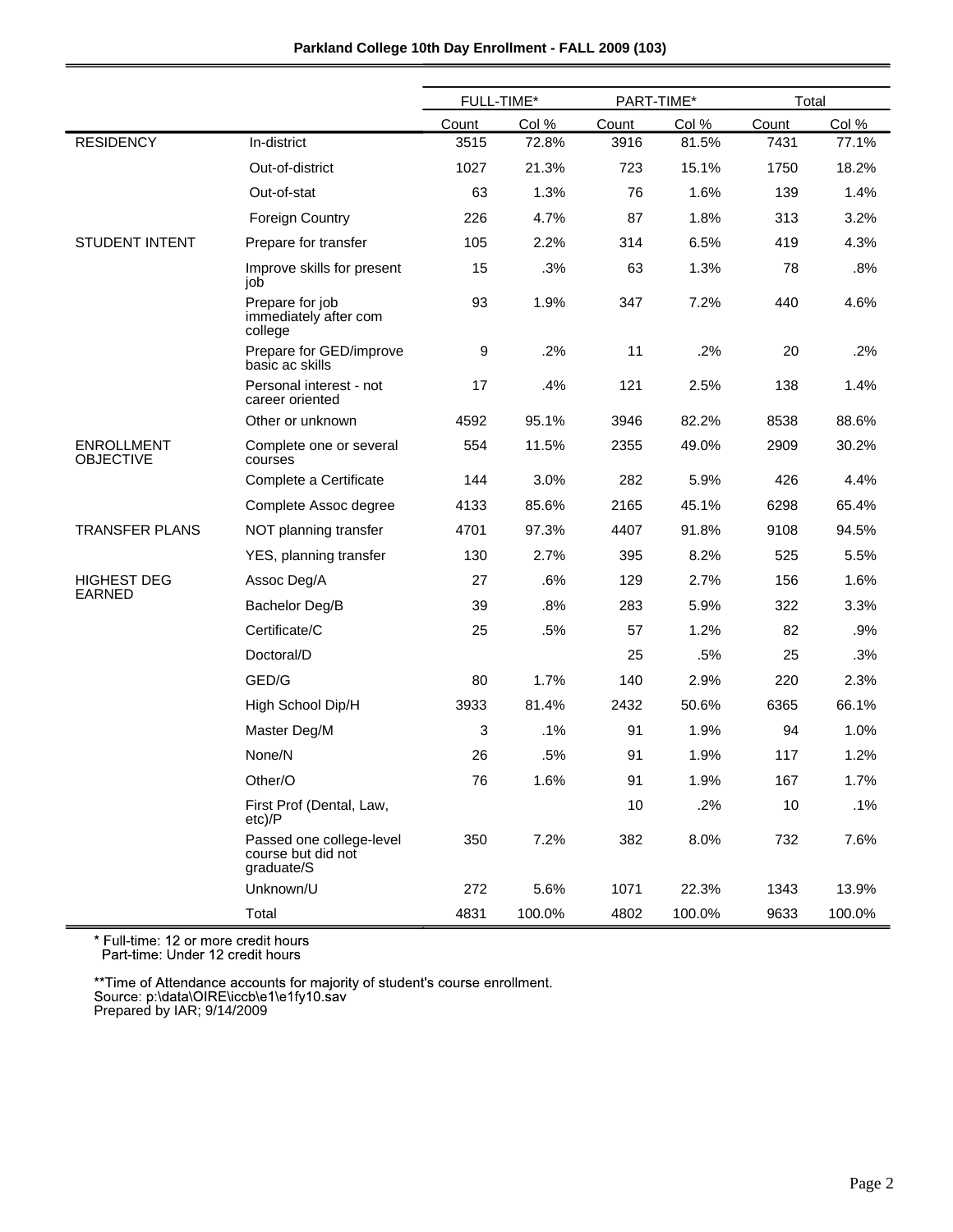## **Parkland College 10th Day Enrollment - FALL 2009 (103)**

|                  |                           | <b>FULL-TIME*</b> |        | PART-TIME* |        | Total |        |
|------------------|---------------------------|-------------------|--------|------------|--------|-------|--------|
|                  |                           | Count             | Col %  | Count      | Col %  | Count | Col %  |
| ATHLETIC AID     | Total                     | 4831              | 100.0% | 4802       | 100.0% | 9633  | 100.0% |
|                  | No Financial Assistance   | 4658              | 96.4%  | 4797       | 99.9%  | 9455  | 98.2%  |
|                  | Scholarship Athlete       | 173               | 3.6%   | 5          | $.1\%$ | 178   | 1.8%   |
| SPORT W/ATHLETIC | Not a Scholarship Athlete | 4658              | 96.4%  | 4797       | 99.9%  | 9455  | 98.2%  |
| <b>AID</b>       | Basketball                | 27                | $.6\%$ |            |        | 27    | .3%    |
|                  | Baseball (not soft)       | 33                | $.7\%$ |            |        | 33    | .3%    |
|                  | All other sports          | 113               | 2.3%   | 5          | $.1\%$ | 118   | 1.2%   |
|                  | Total                     | 4831              | 100.0% | 4802       | 100.0% | 9633  | 100.0% |

\* Full-time: 12 or more credit hours<br>Part-time: Under 12 credit hours

\*\*Time of Attendance accounts for majority of student's course enrollment.<br>Source: p:\data\OIRE\iccb\e1\e1fy10.sav<br>Prepared by IAR; 9/14/2009

|               |               | FULL-TIME*     |       | PART-TIME*       |       | Total          |       |
|---------------|---------------|----------------|-------|------------------|-------|----------------|-------|
|               |               | Count          | Col % | Count            | Col % | Count          | Col % |
| <b>COUNTY</b> | Adams         | 6              | .1%   | 3                | .1%   | 9              | .1%   |
|               | Alexander     | 1              | .0%   |                  |       | 1              | .0%   |
|               | Bond          |                |       | $\overline{2}$   | .0%   | $\overline{2}$ | .0%   |
|               | Boone         | $\overline{7}$ | .1%   | 1                | .0%   | 8              | .1%   |
|               | <b>Brown</b>  |                |       | $\overline{c}$   | .0%   | $\overline{c}$ | .0%   |
|               | <b>Bureau</b> | 5              | .1%   | 3                | .1%   | 8              | .1%   |
|               | Calhoun       |                |       | 1                | .0%   | 1              | .0%   |
|               | Carroll       | 1              | .0%   |                  |       | 1              | .0%   |
|               | Cass          | 1              | .0%   | $\overline{c}$   | .0%   | 3              | .0%   |
|               | Champaign     | 2680           | 55.5% | 3144             | 65.5% | 5824           | 60.5% |
|               | Christian     | $\overline{7}$ | .1%   | $\overline{c}$   | .0%   | 9              | .1%   |
|               | Clark         | $\overline{7}$ | .1%   | 1                | .0%   | 8              | .1%   |
|               | Clay          | 1              | .0%   |                  |       | 1              | .0%   |
|               | Clinton       | $\overline{c}$ | .0%   | 1                | .0%   | 3              | .0%   |
|               | Coles         | 9              | .2%   | 24               | .5%   | 33             | .3%   |
|               | Cook          | 365            | 7.6%  | 226              | 4.7%  | 591            | 6.1%  |
|               | Crawford      | $\overline{4}$ | .1%   | 5                | .1%   | 9              | .1%   |
|               | Cumberland    | $\overline{4}$ | .1%   | $\boldsymbol{2}$ | .0%   | 6              | .1%   |
|               | De Kalb       | 3              | .1%   | 5                | .1%   | 8              | .1%   |
|               | De Witt       | 52             | 1.1%  | 47               | 1.0%  | 99             | 1.0%  |
|               | Douglas       | 182            | 3.8%  | 190              | 4.0%  | 372            | 3.9%  |

## **Parkland College 10th Day Enrollment - FALL 2009 (103)**

\* Full-time: 12 or more credit hours<br>Part-time: Under 12 credit hours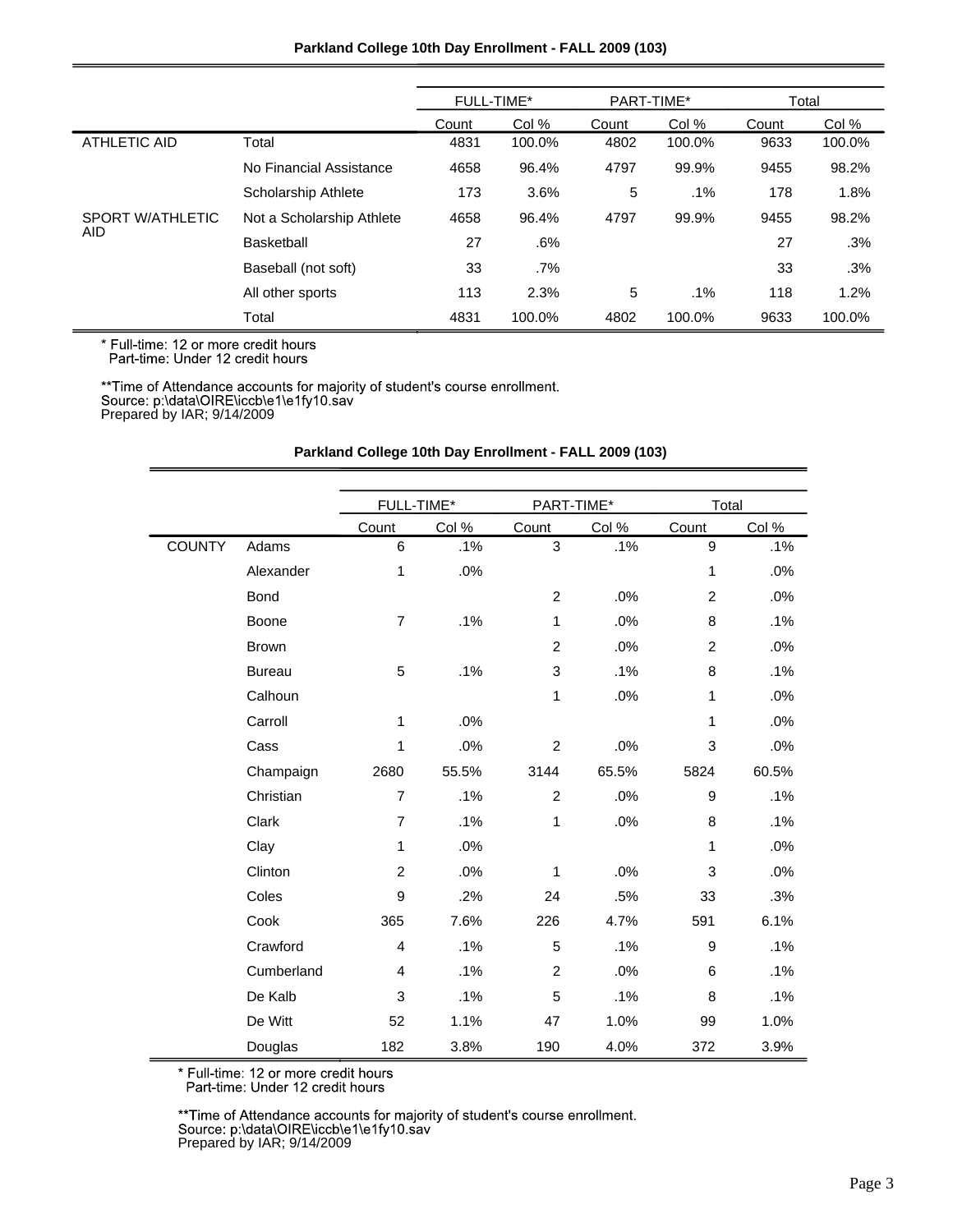| Parkland College 10th Day Enrollment - FALL 2009 (103) |  |  |
|--------------------------------------------------------|--|--|
|--------------------------------------------------------|--|--|

|               |            | FULL-TIME*                |        | PART-TIME*       |       | Total                     |       |  |
|---------------|------------|---------------------------|--------|------------------|-------|---------------------------|-------|--|
|               |            | Count                     | Col %  | Count            | Col % | Count                     | Col % |  |
| <b>COUNTY</b> | Du Page    | 28                        | .6%    | 31               | .6%   | 59                        | .6%   |  |
|               | Edgar      | 20                        | .4%    | 12               | .2%   | 32                        | .3%   |  |
|               | Edwards    | 1                         | .0%    | 3                | .1%   | $\overline{4}$            | .0%   |  |
|               | Effingham  | 30                        | .6%    | 13               | .3%   | 43                        | .4%   |  |
|               | Ford       | 186                       | 3.9%   | 144              | 3.0%  | 330                       | 3.4%  |  |
|               | Fulton     |                           |        | 5                | .1%   | 5                         | .1%   |  |
|               | Grundy     | $\bf8$                    | .2%    | $\overline{c}$   | .0%   | 10                        | .1%   |  |
|               | Henderson  |                           |        | 1                | .0%   | $\mathbf{1}$              | .0%   |  |
|               | Henry      | 6                         | .1%    | 1                | .0%   | $\overline{7}$            | .1%   |  |
|               | Iroquois   | 132                       | 2.7%   | 74               | 1.5%  | 206                       | 2.1%  |  |
|               | Jackson    | $\ensuremath{\mathsf{3}}$ | .1%    | $\boldsymbol{9}$ | .2%   | 12                        | .1%   |  |
|               | Jasper     | 1                         | .0%    | $\boldsymbol{2}$ | .0%   | $\ensuremath{\mathsf{3}}$ | .0%   |  |
|               | Jefferson  |                           |        | 1                | .0%   | $\mathbf{1}$              | .0%   |  |
|               | Jersey     | 1                         | .0%    | $\overline{c}$   | .0%   | 3                         | .0%   |  |
|               | Jo Daviess | 1                         | .0%    | 1                | .0%   | $\overline{c}$            | .0%   |  |
|               | Johnson    |                           |        | $\overline{c}$   | .0%   | $\overline{2}$            | .0%   |  |
|               | Kane       | 11                        | .2%    | $\overline{7}$   | .1%   | 18                        | .2%   |  |
|               | Kankakee   | 41                        | .8%    | 22               | .5%   | 63                        | .7%   |  |
|               | Kendall    | 3                         | .1%    | $\boldsymbol{2}$ | .0%   | 5                         | .1%   |  |
|               | Knox       | $\overline{c}$            | .0%    | $\mathbf{1}$     | .0%   | 3                         | .0%   |  |
|               | Lake       | 36                        | .7%    | 26               | .5%   | 62                        | .6%   |  |
|               | La Salle   | 13                        | .3%    | 6                | .1%   | 19                        | .2%   |  |
|               | Lawrence   | 1                         | .0%    |                  |       | $\mathbf{1}$              | .0%   |  |
|               | Lee        | 4                         | .1%    | 3                | .1%   | $\overline{7}$            | .1%   |  |
|               | Livingston | 64                        | 1.3%   | 30               | .6%   | 94                        | 1.0%  |  |
|               | Logan      | 10                        | .2%    | $\overline{7}$   | .1%   | 17                        | .2%   |  |
|               | McDonough  | 3                         | .1%    | $\mathbf{1}$     | .0%   | $\overline{\mathbf{4}}$   | .0%   |  |
|               | McHenry    | 9                         | .2%    | 12               | .2%   | 21                        | .2%   |  |
|               | McLean     | 99                        | 2.0%   | 108              | 2.2%  | 207                       | 2.1%  |  |
|               | Macon      | 40                        | .8%    | 31               | .6%   | 71                        | .7%   |  |
|               | Macoupin   |                           |        | $\mathbf{1}$     | .0%   | $\mathbf{1}$              | .0%   |  |
|               | Madison    | $\overline{\mathbf{4}}$   | .1%    | 12               | .2%   | 16                        | .2%   |  |
|               | Marion     | 3                         | .1%    | $\overline{c}$   | .0%   | $\,$ 5 $\,$               | .1%   |  |
|               | Marshall   | 1                         | $.0\%$ | 1                | .0%   | $\overline{c}$            | .0%   |  |
|               | Mason      |                           |        | $\mathbf{1}$     | .0%   | $\mathbf{1}$              | .0%   |  |
|               | Menard     | 1                         | $.0\%$ | 3                | .1%   | 4                         | .0%   |  |
|               | Mercer     | 1                         | $.0\%$ | $\mathbf{1}$     | .0%   | $\overline{c}$            | .0%   |  |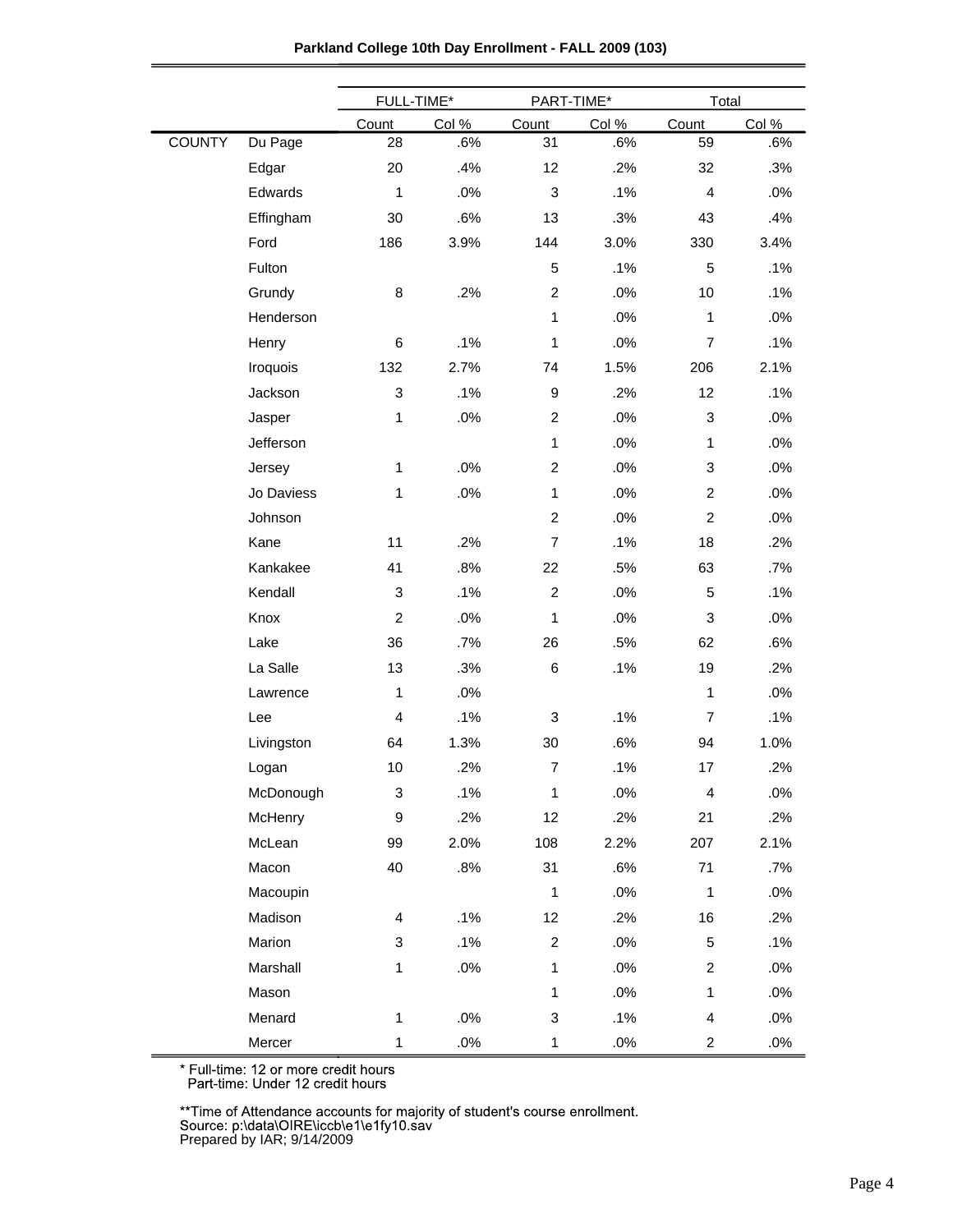|               |                         | FULL-TIME*     |        | PART-TIME*                |        |                | Total  |  |
|---------------|-------------------------|----------------|--------|---------------------------|--------|----------------|--------|--|
|               |                         | Count          | Col %  | Count                     | Col %  | Count          | Col %  |  |
| <b>COUNTY</b> | Montgomery              | $\overline{2}$ | .0%    | 1                         | .0%    | $\mathbf{3}$   | .0%    |  |
|               | Morgan                  | $\mathbf 5$    | .1%    | $\ensuremath{\mathsf{3}}$ | .1%    | 8              | .1%    |  |
|               | Moultrie                | $\overline{7}$ | .1%    | $\overline{2}$            | .0%    | 9              | .1%    |  |
|               | Ogle                    | 5              | .1%    | $\overline{2}$            | .0%    | $\overline{7}$ | .1%    |  |
|               | Peoria                  | 18             | .4%    | 19                        | .4%    | 37             | .4%    |  |
|               | Piatt                   | 218            | 4.5%   | 190                       | 4.0%   | 408            | 4.2%   |  |
|               | Pike                    | 1              | .0%    |                           |        | $\mathbf{1}$   | .0%    |  |
|               | Pulaski                 | 1              | .0%    |                           |        | $\mathbf{1}$   | .0%    |  |
|               | Putnam                  | 3              | .1%    |                           |        | $\mathsf 3$    | .0%    |  |
|               | Randolph                | 4              | .1%    | $\overline{c}$            | .0%    | $\,6$          | .1%    |  |
|               | Rock Island             | 4              | .1%    | $\overline{c}$            | .0%    | $\,6$          | .1%    |  |
|               | St. Clair               | 5              | .1%    | 13                        | .3%    | 18             | .2%    |  |
|               | Sangamon                | 28             | .6%    | 22                        | .5%    | 50             | .5%    |  |
|               | Schuyler                | 1              | .0%    | $\overline{c}$            | .0%    | $\sqrt{3}$     | .0%    |  |
|               | Scott                   | 1              | .0%    |                           |        | $\mathbf{1}$   | .0%    |  |
|               | Shelby                  | 3              | .1%    | $\ensuremath{\mathsf{3}}$ | .1%    | 6              | .1%    |  |
|               | Stephenson              | 5              | .1%    | 5                         | .1%    | 10             | .1%    |  |
|               | Tazewell                | $\overline{7}$ | .1%    | 12                        | .2%    | 19             | .2%    |  |
|               | Vermilion               | 73             | 1.5%   | 79                        | 1.6%   | 152            | 1.6%   |  |
|               | Warren                  | 1              | .0%    | $\ensuremath{\mathsf{3}}$ | .1%    | $\overline{4}$ | .0%    |  |
|               | Washington              | 1              | .0%    | 1                         | .0%    | $\overline{c}$ | .0%    |  |
|               | Wayne                   | 1              | .0%    |                           |        | $\mathbf{1}$   | .0%    |  |
|               | Whiteside               | 8              | .2%    |                           |        | 8              | .1%    |  |
|               | Will                    | 29             | .6%    | 28                        | .6%    | 57             | .6%    |  |
|               | Winnebago               | 5              | .1%    | $\overline{7}$            | .1%    | 12             | .1%    |  |
|               | Woodford                | 6              | .1%    | $\overline{c}$            | .0%    | 8              | .1%    |  |
|               | Correct/OOState/Foreign | 289            | 6.0%   | 163                       | 3.4%   | 452            | 4.7%   |  |
|               | Total                   | 4831           | 100.0% | 4802                      | 100.0% | 9633           | 100.0% |  |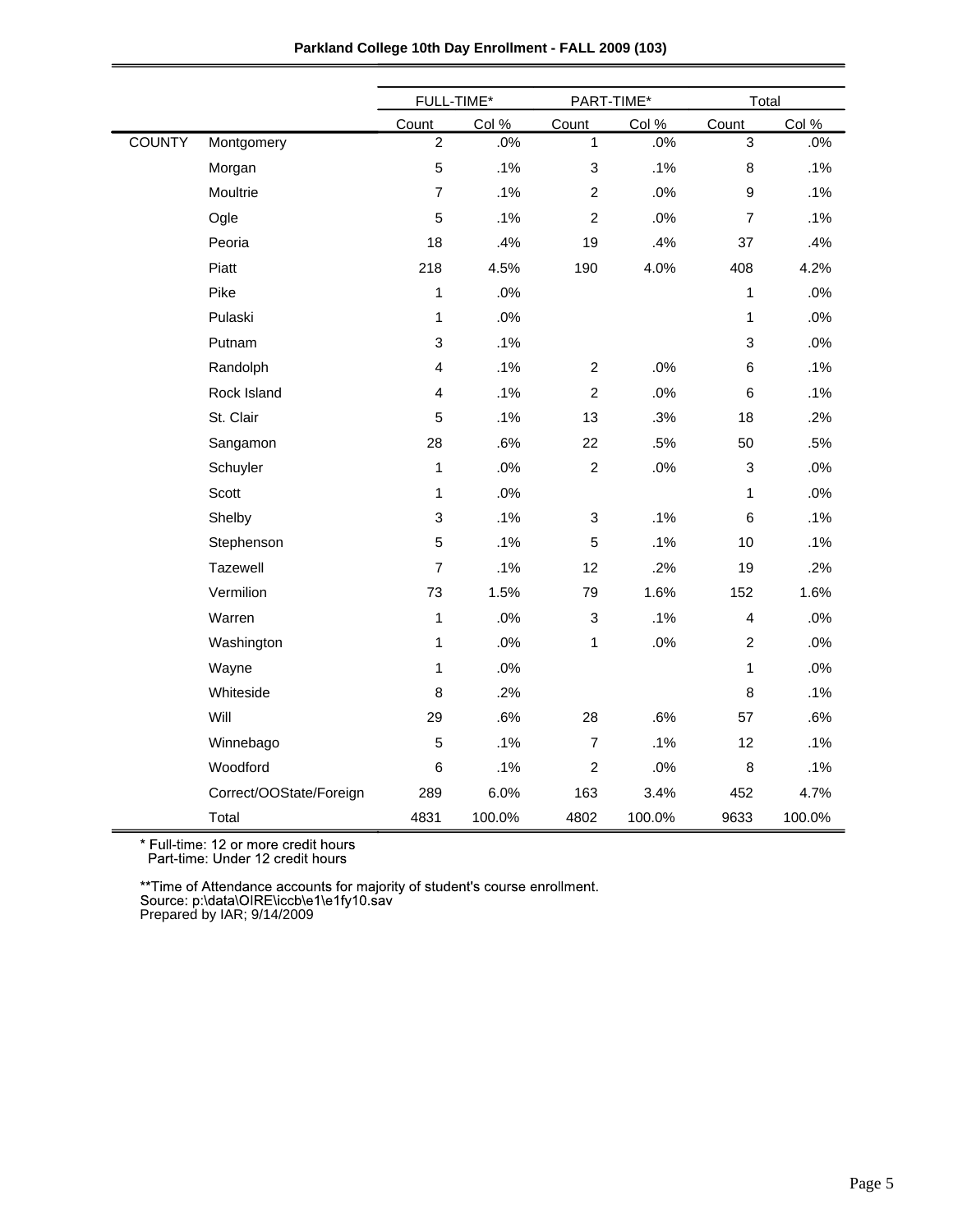|                            |                              | FULL-TIME*     |        | PART-TIME*       |        | Total |        |
|----------------------------|------------------------------|----------------|--------|------------------|--------|-------|--------|
|                            |                              | Count          | Col %  | Count            | Col %  | Count | Col %  |
| OUT-OF-<br><b>DISTRICT</b> | Total                        | 1027           | 100.0% | 723              | 100.0% | 1750  | 100.0% |
|                            | Kaskaskia Coll               | 5              | .5%    | 6                | .8%    | 11    | .6%    |
|                            | Coll of DuPage               | 33             | 3.2%   | 32               | 4.4%   | 65    | 3.7%   |
|                            | <b>Black Hawk Coll</b>       | $\overline{7}$ | .7%    | $\overline{4}$   | .6%    | 11    | .6%    |
|                            | <b>Triton Coll</b>           | 13             | 1.3%   | 16               | 2.2%   | 29    | 1.7%   |
|                            | Sauk Valley Comm Coll        | 13             | 1.3%   | $\boldsymbol{2}$ | .3%    | 15    | .9%    |
|                            | Danville Area Comm Coll      | 87             | 8.5%   | 83               | 11.5%  | 170   | 9.7%   |
|                            | City Coll of Chicago         | 178            | 17.3%  | 96               | 13.3%  | 274   | 15.7%  |
|                            | Elgin Comm College           | $\overline{7}$ | .7%    | 11               | 1.5%   | 18    | 1.0%   |
|                            | South Surburban Coll         | 15             | 1.5%   | $\overline{c}$   | .3%    | 17    | 1.0%   |
|                            | Rock Valley Coll             | 15             | 1.5%   | 9                | 1.2%   | 24    | 1.4%   |
|                            | William Rainey Harper<br>Col | 27             | 2.6%   | 16               | 2.2%   | 43    | 2.5%   |
|                            | Il Valley Comm Coll          | 16             | 1.6%   | 8                | 1.1%   | 24    | 1.4%   |
|                            | Il Central Coll              | 26             | 2.5%   | 39               | 5.4%   | 65    | 3.7%   |
|                            | Prairie State Coll           | 37             | 3.6%   | 22               | 3.0%   | 59    | 3.4%   |
|                            | Waubonsee Comm Coll          | 13             | 1.3%   | 11               | 1.5%   | 24    | 1.4%   |
|                            | Lake Land Coll               | 65             | 6.3%   | 44               | 6.1%   | 109   | 6.2%   |
|                            | Carl Sandburg Coll           | 25             | 2.4%   | 11               | 1.5%   | 36    | 2.1%   |
|                            | <b>Highland Coomm Coll</b>   | 8              | .8%    | 5                | .7%    | 13    | $.7\%$ |
|                            | Kankakee Comm Coll           | 92             | 9.0%   | 40               | 5.5%   | 132   | 7.5%   |
|                            | Rend Lake Coll               | $\overline{2}$ | .2%    | 1                | .1%    | 3     | .2%    |
|                            | <b>Belleville Area Coll</b>  | 9              | .9%    | 17               | 2.4%   | 26    | 1.5%   |
|                            | Kishwaukee Coll              | 2              | .2%    | 6                | .8%    | 8     | .5%    |
|                            | Moraine Valley Comm<br>Coll  | 25             | 2.4%   | 17               | 2.4%   | 42    | 2.4%   |
|                            | Joliet Junior Coll           | 27             | 2.6%   | 21               | 2.9%   | 48    | 2.7%   |
|                            | Lincoln Land Comm Coll       | 41             | 4.0%   | 30               | 4.1%   | 71    | 4.1%   |
|                            | Morton College               | 3              | .3%    | 1                | .1%    | 4     | .2%    |
|                            | <b>McHenry County Coll</b>   | 8              | .8%    | $\mathbf 5$      | .7%    | 13    | .7%    |
|                            | Il Eastern Comm Coll         | 8              | .8%    | $\overline{7}$   | 1.0%   | 15    | .9%    |
|                            | John A Logan Coll            | 3              | .3%    | 8                | 1.1%   | 11    | .6%    |
|                            | Shawnee Comm Coll            | 3              | .3%    | $\overline{c}$   | .3%    | 5     | .3%    |
|                            | Coll of Lake County          | 32             | 3.1%   | 20               | 2.8%   | 52    | 3.0%   |
|                            | Southeastern II Coll         | 1              | .1%    |                  |        | 1     | .1%    |
|                            | Spoon River Coll             | $\mathbf{2}$   | .2%    | 7                | 1.0%   | 9     | .5%    |
|                            | Oakton College               | 22             | 2.1%   | 25               | 3.5%   | 47    | 2.7%   |
|                            | Lewis & Clark Comm Coll      | 3              | .3%    | 8                | 1.1%   | 11    | .6%    |
|                            | Richland Comm Coll           | 51             | 5.0%   | 38               | 5.3%   | 89    | 5.1%   |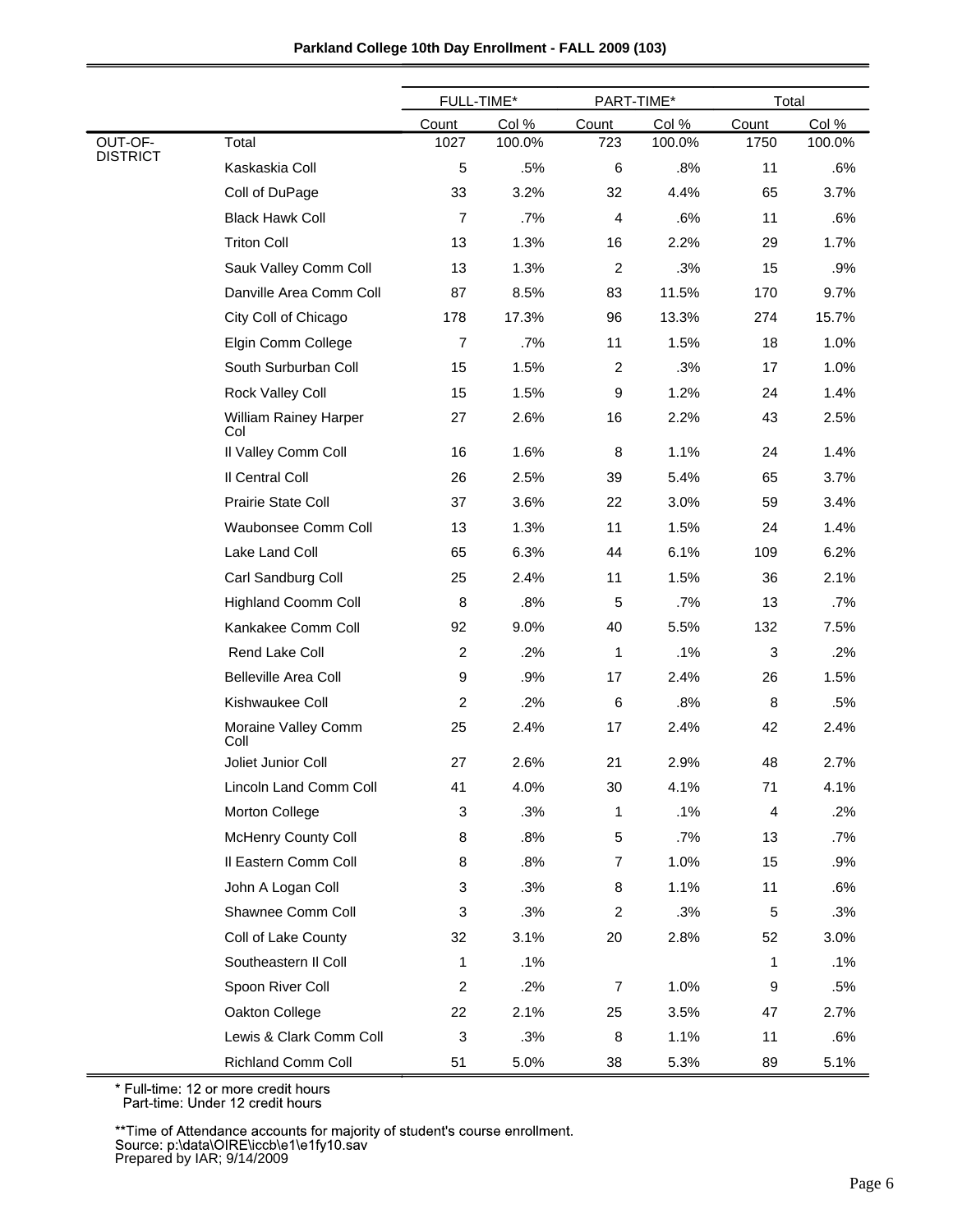## **Parkland College 10th Day Enrollment - FALL 2009 (103)**

|                                     |                              | <b>FULL-TIME*</b> |        | PART-TIME* |        | Total |        |
|-------------------------------------|------------------------------|-------------------|--------|------------|--------|-------|--------|
|                                     |                              | Count             | Col %  | Count      | Col %  | Count | Col %  |
| OUT-OF-                             | John Wood Comm Coll          | 6                 | .6%    | 4          | .6%    | 10    | .6%    |
| <b>DISTRICT</b>                     | <b>Heartland Comm Coll</b>   | 97                | 9.4%   | 48         | 6.6%   | 145   | 8.3%   |
|                                     | State Comm Coll              |                   |        | 1          | $.1\%$ | 1     | $.1\%$ |
| <b>DIST INSTRUCT</b><br>ARRANGEMENT | Not shared/not<br>chargeback | 4760              | 98.5%  | 4600       | 95.8%  | 9360  | 97.2%  |
|                                     | Shared from another coll     |                   | .0%    | 196        | 4.1%   | 197   | 2.0%   |
|                                     | Chargeback                   | 70                | 1.4%   | 6          | $.1\%$ | 76    | .8%    |
|                                     | Total                        | 4831              | 100.0% | 4802       | 100.0% | 9633  | 100.0% |

\* Full-time: 12 or more credit hours<br>Part-time: Under 12 credit hours

\*\*Time of Attendance accounts for majority of student's course enrollment.<br>Source: p:\data\OIRE\iccb\e1\e1fy10.sav<br>Prepared by IAR; 9/14/2009

|              |                      | FULL-TIME*     |       | PART-TIME*   |       | Total          |       |
|--------------|----------------------|----------------|-------|--------------|-------|----------------|-------|
|              |                      | Count          | Col % | Count        | Col % | Count          | Col % |
| <b>STATE</b> | Not Reported         | $\overline{c}$ | .0%   | 6            | .1%   | 8              | .1%   |
|              | Alabama              | 1              | .0%   |              |       | $\mathbf{1}$   | .0%   |
|              | Arizona              |                |       | 3            | .1%   | 3              | .0%   |
|              | Arkansas             | 1              | .0%   |              |       | 1              | .0%   |
|              | California           | $\overline{c}$ | .0%   | 9            | .2%   | 11             | .1%   |
|              | Colorado             | 3              | .1%   |              |       | 3              | .0%   |
|              | Connecticut          |                |       | $\mathbf{1}$ | .0%   | 1              | .0%   |
|              | Delaware             |                |       | $\mathbf{1}$ | .0%   | $\mathbf{1}$   | .0%   |
|              | District of Columbia | $\overline{2}$ | .0%   |              |       | $\overline{c}$ | .0%   |
|              | Florida              | $\overline{c}$ | .0%   | 3            | .1%   | 5              | .1%   |
|              | Georgia              | 4              | .1%   | $\mathbf{1}$ | .0%   | 5              | .1%   |
|              | Hawaii               | 1              | .0%   |              |       | 1              | .0%   |
|              | Idaho                |                |       | 1            | .0%   | 1              | .0%   |
|              | Illinois             | 4544           | 94.1% | 4640         | 96.6% | 9184           | 95.3% |
|              | Indiana              | 19             | .4%   | 5            | .1%   | 24             | .2%   |
|              | lowa                 |                |       | 3            | .1%   | 3              | .0%   |
|              | Kansas               |                |       | 1            | .0%   | 1              | .0%   |
|              | Kentucky             | 1              | .0%   |              |       | 1              | .0%   |
|              | Louisiana            |                |       | $\mathbf{1}$ | .0%   | 1              | .0%   |
|              | Maryland             |                |       | 3            | .1%   | 3              | .0%   |
|              | Massachusetts        |                |       | 1            | .0%   | 1              | .0%   |
|              | Michigan             | 1              | .0%   | 5            | .1%   | $\,6$          | .1%   |

## **Parkland College 10th Day Enrollment - FALL 2009 (103)**

\* Full-time: 12 or more credit hours<br>Part-time: Under 12 credit hours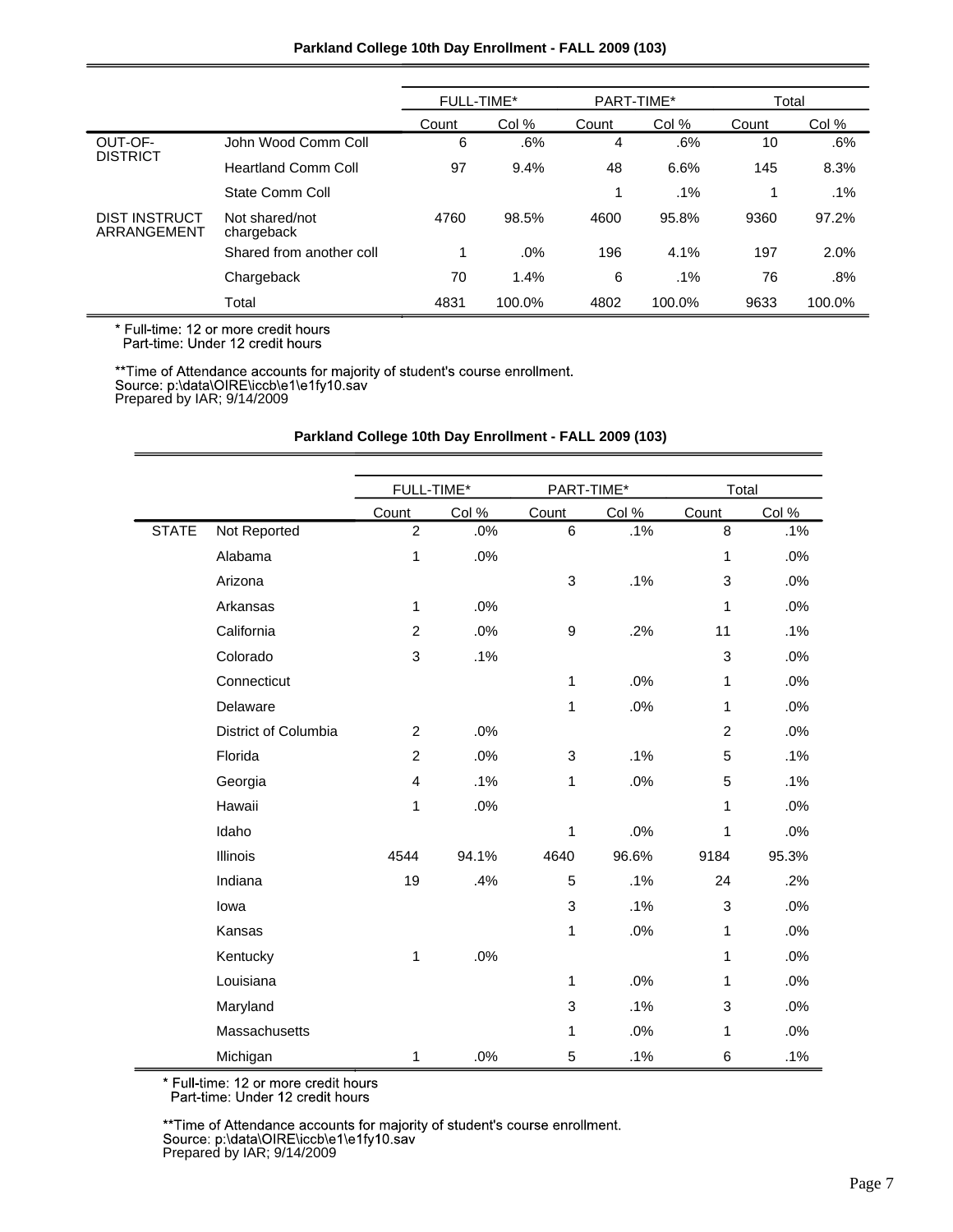|              |                | FULL-TIME*     |        | PART-TIME*     |        | Total          |        |
|--------------|----------------|----------------|--------|----------------|--------|----------------|--------|
|              |                | Count          | Col %  | Count          | Col %  | Count          | Col %  |
| <b>STATE</b> | Missouri       | 5              | .1%    | 6              | .1%    | 11             | .1%    |
|              | Montana        |                |        | 1              | .0%    | 1              | .0%    |
|              | Nebraska       |                |        | 1              | .0%    | 1              | .0%    |
|              | New Jersey     | 3              | .1%    | 3              | .1%    | 6              | $.1\%$ |
|              | New York       | 1              | .0%    | 5              | .1%    | 6              | .1%    |
|              | North Carolina | 1              | .0%    | 1              | .0%    | $\overline{2}$ | .0%    |
|              | Ohio           | 3              | .1%    | 5              | .1%    | 8              | .1%    |
|              | Oregon         |                |        | 1              | .0%    | 1              | .0%    |
|              | Pennsylvania   | $\overline{2}$ | .0%    |                |        | $\overline{2}$ | .0%    |
|              | South Carolina |                |        | 1              | .0%    | 1              | .0%    |
|              | Texas          | 1              | .0%    | 2              | .0%    | 3              | .0%    |
|              | Virginia       | 1              | .0%    | 1              | .0%    | $\overline{2}$ | .0%    |
|              | Washington     |                |        | $\overline{2}$ | .0%    | 2              | .0%    |
|              | Wisconsin      | 5              | .1%    | $\overline{2}$ | .0%    | $\overline{7}$ | .1%    |
|              | Foreign        | 226            | 4.7%   | 87             | 1.8%   | 313            | 3.2%   |
|              | Total          | 4831           | 100.0% | 4802           | 100.0% | 9633           | 100.0% |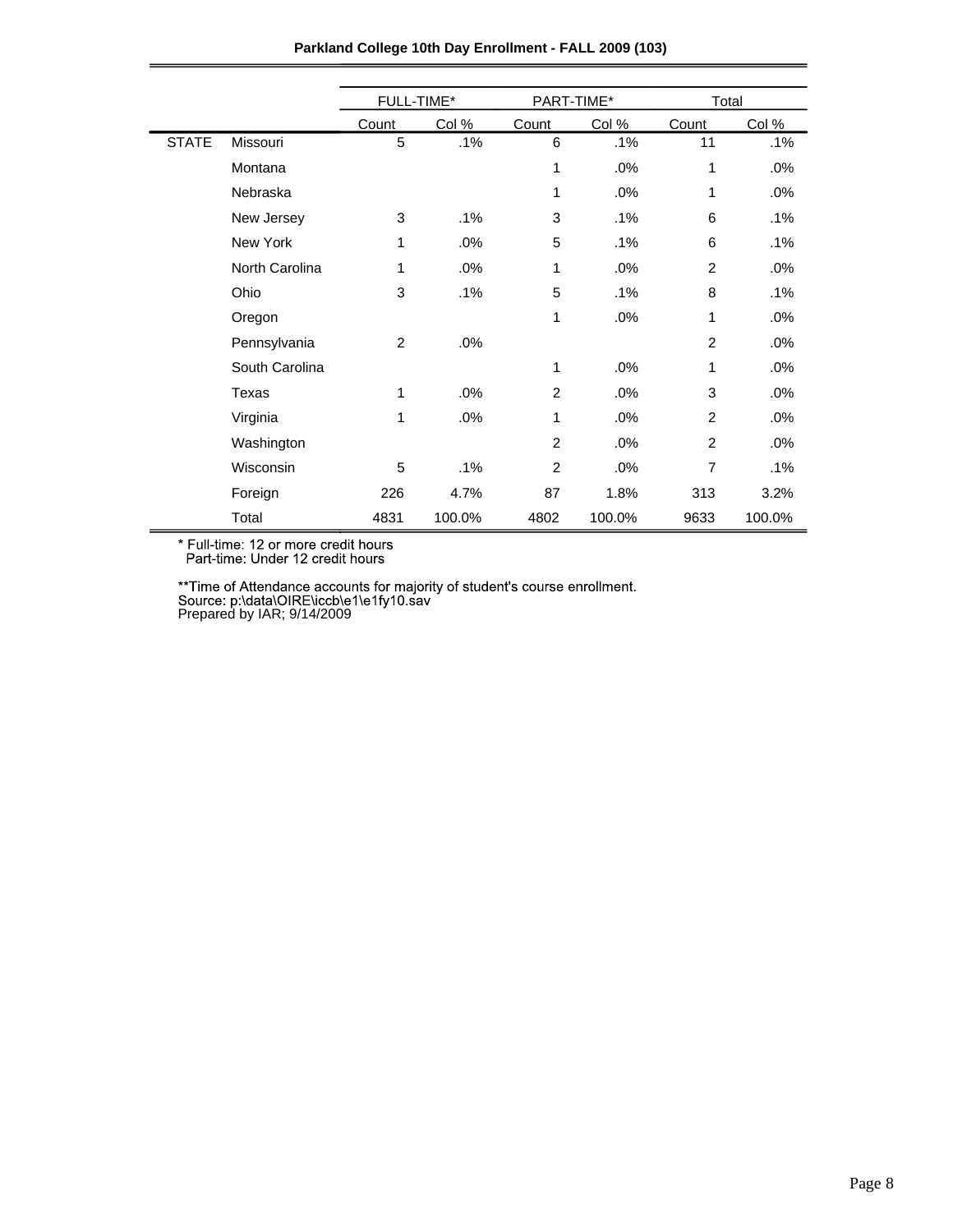|                                 |                 | FULL-TIME*                |        | PART-TIME*              |        | Total                     |        |
|---------------------------------|-----------------|---------------------------|--------|-------------------------|--------|---------------------------|--------|
|                                 |                 | Count                     | Col %  | Count                   | Col %  | Count                     | Col %  |
| <b>STUDENT MAJOR</b><br>PROGRAM | Total           | 4831                      | 100.0% | 4802                    | 100.0% | 9633                      | 100.0% |
|                                 | <b>B ABG</b>    | $\ensuremath{\mathsf{3}}$ | .1%    |                         |        | $\ensuremath{\mathsf{3}}$ | .0%    |
|                                 | <b>B ABK</b>    | 8                         | .2%    | $\boldsymbol{2}$        | .0%    | 10                        | .1%    |
|                                 | <b>B ABL</b>    | 31                        | .6%    | 15                      | .3%    | 46                        | .5%    |
|                                 | <b>B ABM</b>    | 27                        | .6%    | $\boldsymbol{9}$        | .2%    | 36                        | .4%    |
|                                 | <b>B ABR</b>    | $\overline{\mathbf{4}}$   | .1%    | $\mathbf 1$             | .0%    | 5                         | .1%    |
|                                 | <b>B ABT</b>    | 4                         | .1%    | $\boldsymbol{2}$        | .0%    | $\,6$                     | .1%    |
|                                 | <b>B ACC</b>    | 70                        | 1.4%   | 79                      | 1.6%   | 149                       | 1.5%   |
|                                 | <b>B AGB</b>    | $\ensuremath{\mathsf{3}}$ | .1%    |                         |        | 3                         | .0%    |
|                                 | <b>B CCP</b>    | 1                         | .0%    | $\boldsymbol{2}$        | .0%    | $\ensuremath{\mathsf{3}}$ | .0%    |
|                                 | <b>BCSS</b>     |                           |        | 1                       | .0%    | 1                         | .0%    |
|                                 | <b>B EQM</b>    | 16                        | .3%    | $\,6$                   | .1%    | 22                        | .2%    |
|                                 | <b>B FLD</b>    | $\boldsymbol{2}$          | .0%    |                         |        | $\boldsymbol{2}$          | .0%    |
|                                 | <b>B</b> GIS    | $\overline{c}$            | .0%    |                         |        | $\boldsymbol{2}$          | .0%    |
|                                 | <b>BHIF</b>     | 4                         | .1%    | 4                       | .1%    | 8                         | .1%    |
|                                 | <b>B HIH</b>    | 11                        | .2%    | 12                      | .2%    | 23                        | .2%    |
|                                 | <b>BHIR</b>     | $30\,$                    | .6%    | 20                      | .4%    | 50                        | .5%    |
|                                 | <b>B IND</b>    | $\bf 8$                   | .2%    | 9                       | .2%    | 17                        | .2%    |
|                                 | <b>BINT</b>     | $\boldsymbol{2}$          | .0%    | $\overline{\mathbf{4}}$ | .1%    | $\,6$                     | .1%    |
|                                 | <b>B MGT</b>    | 100                       | 2.1%   | 80                      | 1.7%   | 180                       | 1.9%   |
|                                 | <b>B MKT</b>    | 27                        | .6%    | 28                      | .6%    | 55                        | .6%    |
|                                 | C TFL           |                           |        | $\mathbf{1}$            | .0%    | 1                         | .0%    |
|                                 | E ACR           | 41                        | .8%    | 13                      | .3%    | 54                        | .6%    |
|                                 | E AFT           | 20                        | .4%    | $\overline{\mathbf{4}}$ | .1%    | 24                        | .2%    |
|                                 | E AMT           | $\boldsymbol{2}$          | .0%    | 1                       | .0%    | 3                         | .0%    |
|                                 | E AUS           | 3                         | .1%    | 1                       | $.0\%$ | 4                         | .0%    |
|                                 | E AUT           | 53                        | 1.1%   | 25                      | .5%    | 78                        | .8%    |
|                                 | E BCR           | $\,6$                     | .1%    | $\overline{4}$          | .1%    | $10$                      | .1%    |
|                                 | E BLA           |                           |        | $\boldsymbol{9}$        | .2%    | $\boldsymbol{9}$          | .1%    |
|                                 | E CCA           | 1                         | $.0\%$ | 35                      | .7%    | 36                        | .4%    |
|                                 | E CDB           | 25                        | .5%    | $\sqrt{5}$              | .1%    | $30\,$                    | .3%    |
|                                 | E CDM           | 44                        | .9%    | 14                      | .3%    | 58                        | .6%    |
|                                 | E CDS           | $\boldsymbol{7}$          | .1%    | 1                       | .0%    | $\bf 8$                   | .1%    |
|                                 | $\mathsf E$ CIV | 5                         | .1%    | $\overline{c}$          | .0%    | $\overline{7}$            | .1%    |
|                                 | E CMD           |                           |        | $\mathbf{1}$            | .0%    | 1                         | .0%    |
|                                 | E CTT           | 1                         | .0%    | $\boldsymbol{2}$        | $.0\%$ | 3                         | .0%    |
|                                 | E CWC           | $\mathbf{1}$              | .0%    |                         |        | $\mathbf{1}$              | $.0\%$ |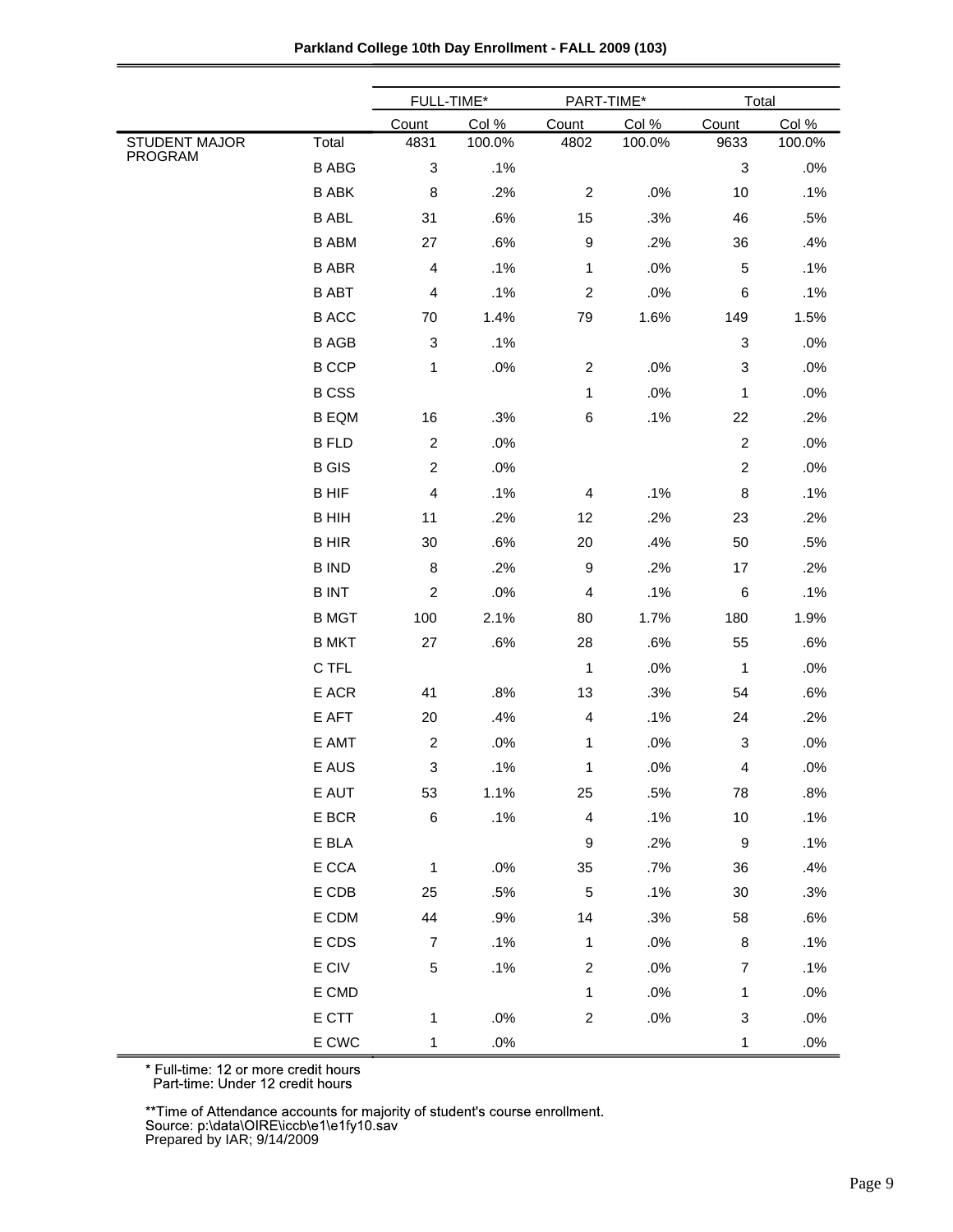|                                 |              | FULL-TIME*                |        |                         | PART-TIME* |                           | Total |  |
|---------------------------------|--------------|---------------------------|--------|-------------------------|------------|---------------------------|-------|--|
|                                 |              | Count                     | Col %  | Count                   | Col %      | Count                     | Col % |  |
| <b>STUDENT MAJOR</b><br>PROGRAM | E ECJ        |                           |        | 1                       | .0%        | 1                         | .0%   |  |
|                                 | E ECS        | 18                        | .4%    | 15                      | .3%        | 33                        | .3%   |  |
|                                 | E ELP        | $\overline{\mathbf{4}}$   | .1%    | $\boldsymbol{9}$        | .2%        | 13                        | .1%   |  |
|                                 | E ENS        | 163                       | 3.4%   | 38                      | .8%        | 201                       | 2.1%  |  |
|                                 | E HVC        | 13                        | .3%    | 15                      | .3%        | 28                        | .3%   |  |
|                                 | E IMT        |                           |        | 33                      | .7%        | 33                        | .3%   |  |
|                                 | E LBR        | $\mathbf 1$               | .0%    | 3                       | .1%        | $\overline{4}$            | .0%   |  |
|                                 | E MFG        | 15                        | .3%    | $\boldsymbol{9}$        | .2%        | 24                        | .2%   |  |
|                                 | E MFT        | $\boldsymbol{2}$          | .0%    | 1                       | .0%        | 3                         | .0%   |  |
|                                 | E PDA        | $\mathbf 1$               | .0%    | $\mathbf 1$             | .0%        | $\boldsymbol{2}$          | .0%   |  |
|                                 | E PET        | 47                        | 1.0%   | $\,6$                   | .1%        | 53                        | .6%   |  |
|                                 | E PFT        | $\mathbf 1$               | $.0\%$ |                         |            | $\mathbf{1}$              | .0%   |  |
|                                 | E SMA        |                           |        | 1                       | .0%        | 1                         | .0%   |  |
|                                 | E TAC        | 1                         | .0%    | 1                       | .0%        | $\overline{c}$            | .0%   |  |
|                                 | F AAD        | 32                        | .7%    | 28                      | .6%        | 60                        | .6%   |  |
|                                 | F AAE        | 10                        | .2%    | $\overline{\mathbf{4}}$ | .1%        | 14                        | .1%   |  |
|                                 | F GDS        | 48                        | 1.0%   | 25                      | .5%        | 73                        | .8%   |  |
|                                 | F MCB        | 22                        | .5%    | $\boldsymbol{9}$        | .2%        | 31                        | .3%   |  |
|                                 | F MCC        | $\boldsymbol{7}$          | .1%    | $\overline{c}$          | .0%        | $\boldsymbol{9}$          | .1%   |  |
|                                 | F MSE        | 12                        | .2%    | $\overline{\mathbf{4}}$ | .1%        | 16                        | .2%   |  |
|                                 | F MSP        | 21                        | .4%    | 13                      | .3%        | 34                        | .4%   |  |
|                                 | G DHG        | 66                        | 1.4%   | $\overline{c}$          | .0%        | 68                        | .7%   |  |
|                                 | <b>GDTP</b>  | $\boldsymbol{7}$          | .1%    | $\boldsymbol{9}$        | .2%        | 16                        | .2%   |  |
|                                 | <b>G EMA</b> | $\mathbf{1}$              | .0%    | $\overline{2}$          | .0%        | $\ensuremath{\mathsf{3}}$ | .0%   |  |
|                                 | <b>G EMT</b> | $\boldsymbol{7}$          | .1%    | 17                      | .4%        | 24                        | .2%   |  |
|                                 | G MAS        | 14                        | .3%    | 24                      | .5%        | 38                        | .4%   |  |
|                                 | G MSG        | $\ensuremath{\mathsf{3}}$ | .1%    | 14                      | .3%        | 17                        | .2%   |  |
|                                 | <b>G NAS</b> | $\boldsymbol{7}$          | .1%    | 24                      | .5%        | 31                        | .3%   |  |
|                                 | <b>G NUR</b> | 53                        | 1.1%   | 171                     | 3.6%       | 224                       | 2.3%  |  |
|                                 | <b>G OTA</b> | 26                        | .5%    | 12                      | .2%        | 38                        | .4%   |  |
|                                 | <b>GRTT</b>  | 14                        | .3%    | 29                      | .6%        | 43                        | .4%   |  |
|                                 | <b>G SUR</b> | 22                        | .5%    | 10                      | .2%        | 32                        | .3%   |  |
|                                 | <b>G VTT</b> | 52                        | 1.1%   | 10                      | .2%        | 62                        | .6%   |  |
|                                 | G XRA        | 11                        | .2%    | 23                      | .5%        | 34                        | .4%   |  |
|                                 | H GAA        | 1159                      | 24.0%  | 1616                    | 33.7%      | 2775                      | 28.8% |  |
|                                 | M CNA        |                           |        | $\mathbf 1$             | .0%        | 1                         | .0%   |  |
|                                 | N ASG        | 1101                      | 22.8%  | 427                     | 8.9%       | 1528                      | 15.9% |  |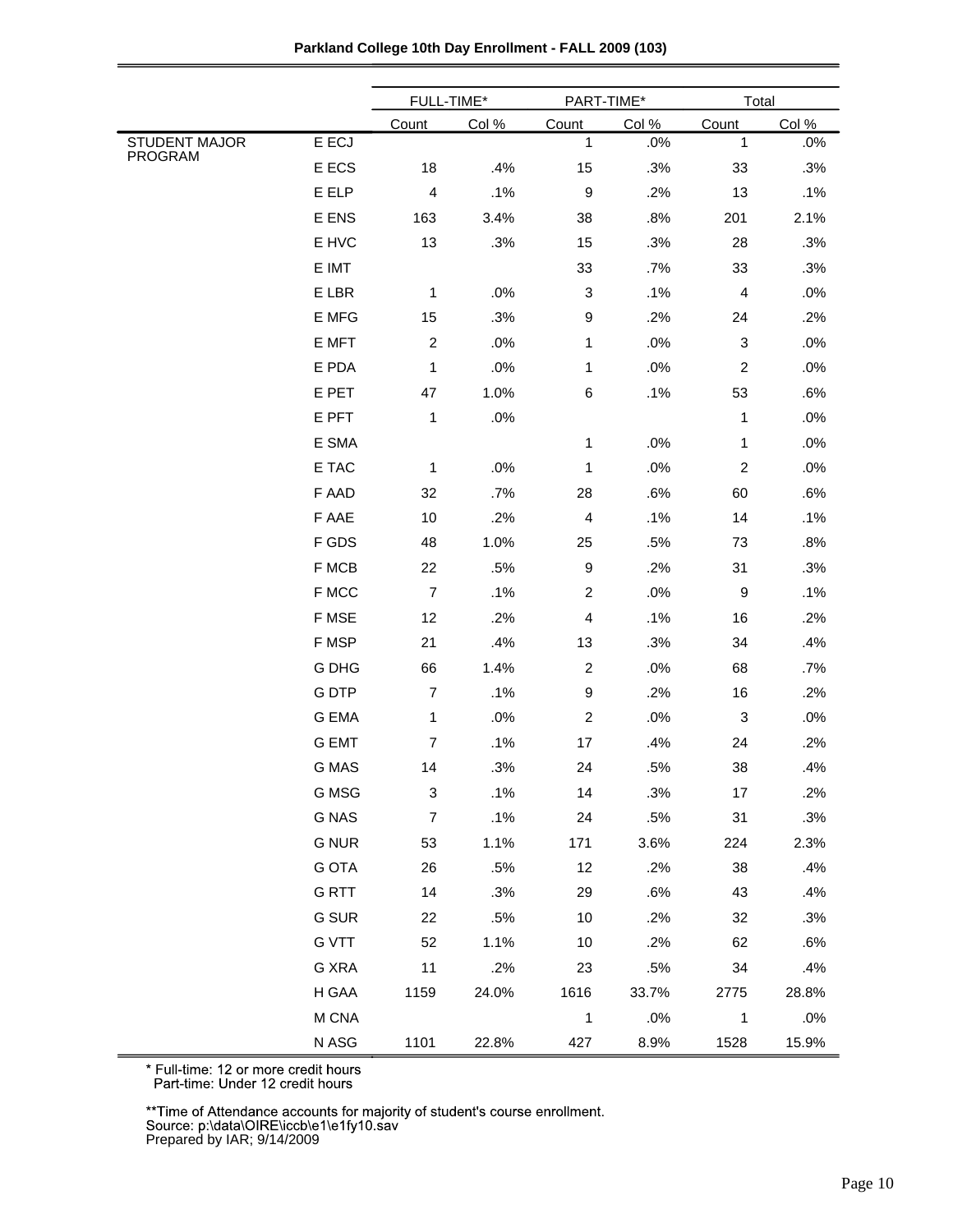| Parkland College 10th Day Enrollment - FALL 2009 (103) |  |  |  |  |  |
|--------------------------------------------------------|--|--|--|--|--|
|--------------------------------------------------------|--|--|--|--|--|

|                      |                               | FULL-TIME*                |        | PART-TIME*                |       | Total                     |       |
|----------------------|-------------------------------|---------------------------|--------|---------------------------|-------|---------------------------|-------|
|                      |                               | Count                     | Col %  | Count                     | Col % | Count                     | Col % |
| <b>STUDENT MAJOR</b> | ${\sf N}$ FTR                 | $\boldsymbol{9}$          | .2%    | $\,6\,$                   | .1%   | 15                        | .2%   |
| <b>PROGRAM</b>       | <b>OCCUP</b>                  | 370                       | 7.7%   | 699                       | 14.6% | 1069                      | 11.1% |
|                      | S CDA                         | $\overline{\mathbf{4}}$   | .1%    | $\sqrt{3}$                | .1%   | $\overline{7}$            | .1%   |
|                      | S CHD                         | 56                        | 1.2%   | 43                        | .9%   | 99                        | 1.0%  |
|                      | S CJS                         | 115                       | 2.4%   | 55                        | 1.1%  | 170                       | 1.8%  |
|                      | S FST                         | 32                        | .7%    | 13                        | .3%   | 45                        | .5%   |
|                      | T ASP                         | 1                         | $.0\%$ | 1                         | .0%   | $\sqrt{2}$                | .0%   |
|                      | T CGR                         | 1                         | .0%    | 1                         | .0%   | $\overline{c}$            | .0%   |
|                      | T CIS                         | 1                         | .0%    | 1                         | .0%   | $\overline{c}$            | .0%   |
|                      | T CMS                         | 22                        | .5%    | 22                        | .5%   | 44                        | .5%   |
|                      | <b>T CNA</b>                  | 56                        | 1.2%   | 46                        | 1.0%  | 102                       | 1.1%  |
|                      | T CPL                         | 23                        | .5%    | 16                        | .3%   | 39                        | .4%   |
|                      | T CSM                         |                           |        | 1                         | .0%   | 1                         | .0%   |
|                      | T CSS                         |                           |        | $\mathbf 1$               | .0%   | 1                         | .0%   |
|                      | T DGM                         | 70                        | 1.4%   | 22                        | .5%   | 92                        | 1.0%  |
|                      | T IPR                         | 1                         | .0%    | $\,6$                     | .1%   | $\boldsymbol{7}$          | .1%   |
|                      | T MSA                         | $\overline{c}$            | .0%    | $\overline{\mathbf{4}}$   | .1%   | 6                         | .1%   |
|                      | T MSO                         | 1                         | .0%    | $\ensuremath{\mathsf{3}}$ | .1%   | 4                         | .0%   |
|                      | T NET                         | 1                         | .0%    | 1                         | .0%   | $\overline{c}$            | .0%   |
|                      | T OCA                         | 46                        | 1.0%   | 36                        | .7%   | 82                        | .9%   |
|                      | T OCT                         | $\ensuremath{\mathsf{3}}$ | .1%    | $\ensuremath{\mathsf{3}}$ | .1%   | $\,6$                     | .1%   |
|                      | T OOS                         | $\overline{c}$            | .0%    | $\overline{c}$            | .0%   | 4                         | .0%   |
|                      | T VGA                         | 3                         | .1%    | 1                         | .0%   | 4                         | .0%   |
|                      | <b>TVGW</b>                   | $\overline{c}$            | .0%    |                           |       | $\boldsymbol{2}$          | .0%   |
|                      | T WSD                         |                           |        | 1                         | .0%   | 1                         | .0%   |
|                      | T WSM                         |                           |        | 4                         | .1%   | 4                         | .0%   |
|                      | <b>VOCSK</b>                  | 4                         | .1%    | 187                       | 3.9%  | 191                       | 2.0%  |
|                      | $\boldsymbol{\mathsf{X}}$ CDL |                           |        | $\ensuremath{\mathsf{3}}$ | .1%   | $\ensuremath{\mathsf{3}}$ | .0%   |
|                      | Y AB1                         |                           |        | 1                         | .0%   | 1                         | .0%   |
|                      | Y AB2                         |                           |        | 1                         | .0%   | $\mathbf{1}$              | .0%   |
|                      | Y AB3                         |                           |        | 12                        | .2%   | 12                        | .1%   |
|                      | Y AB4                         |                           |        | 20                        | .4%   | 20                        | .2%   |
|                      | Y AS5                         |                           |        | 10                        | .2%   | 10                        | .1%   |
|                      | Y AS6                         |                           |        | $\overline{4}$            | .1%   | $\overline{4}$            | .0%   |
|                      | Y EL1                         |                           |        | 13                        | .3%   | 13                        | .1%   |
|                      | Y EL2                         |                           |        | 46                        | 1.0%  | 46                        | .5%   |
|                      | Y EL3                         |                           |        | 15                        | .3%   | 15                        | .2%   |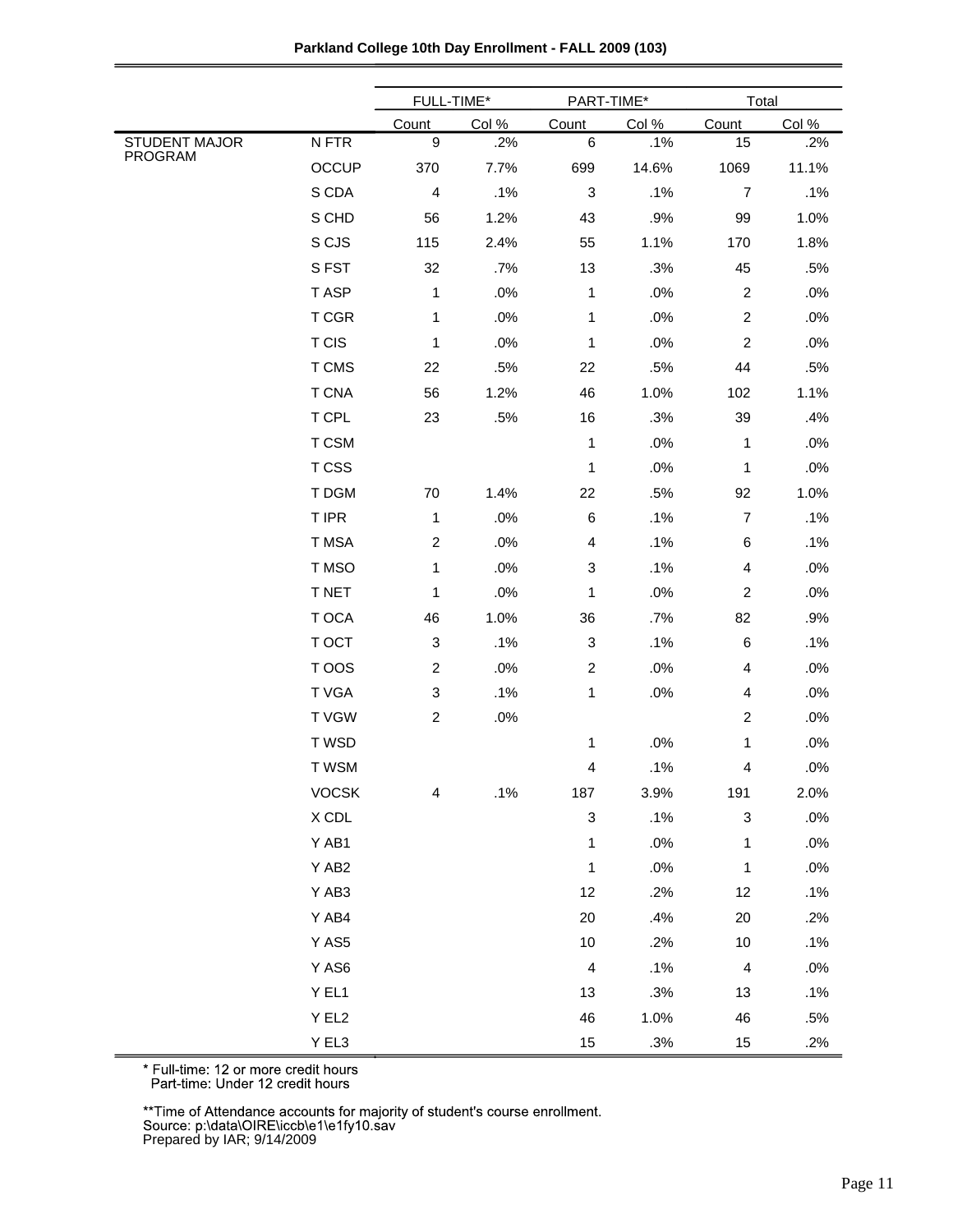| Parkland College 10th Day Enrollment - FALL 2009 (103) |  |
|--------------------------------------------------------|--|
|                                                        |  |

|                                 |                               | FULL-TIME*  |        | PART-TIME*       |        | Total |        |
|---------------------------------|-------------------------------|-------------|--------|------------------|--------|-------|--------|
|                                 |                               | Count       | Col %  | Count            | Col %  | Count | Col %  |
| <b>STUDENT MAJOR</b><br>PROGRAM | Y EL4                         |             |        | 13               | .3%    | 13    | .1%    |
|                                 | Y EL5                         |             |        | 9                | .2%    | 9     | .1%    |
|                                 | Y EL6                         |             |        | 1                | .0%    | 1     | .0%    |
|                                 | Y ELI                         |             |        | $\mathbf 1$      | .0%    | 1     | .0%    |
|                                 | Y GSU                         | 483         | 10.0%  | 474              | 9.9%   | 957   | 9.9%   |
| DEGREE TYPE                     | 0199                          | $\bf8$      | .2%    | 23               | .5%    | 31    | .3%    |
|                                 | 0699                          | 5           | .1%    | 16               | .3%    | 21    | .2%    |
|                                 | 0799                          | 11          | .2%    | 85               | 1.8%   | 96    | 1.0%   |
|                                 | 1099                          | 12          | .2%    | 12               | .2%    | 24    | .2%    |
|                                 | 1599                          | 4           | .1%    | $\boldsymbol{9}$ | .2%    | 13    | .1%    |
|                                 | 1600                          | 4           | .1%    | 61               | 1.3%   | 65    | .7%    |
|                                 | 1607                          |             |        | 27               | .6%    | 27    | .3%    |
|                                 | 1614                          |             |        | 88               | 1.8%   | 88    | .9%    |
|                                 | 1616                          |             |        | 10               | .2%    | 10    | .1%    |
|                                 | 1617                          |             |        | 1                | .0%    | 1     | .0%    |
|                                 | 1799                          | 317         | 6.6%   | 469              | 9.8%   | 786   | 8.2%   |
|                                 | 2101                          | 3           | .1%    | 23               | .5%    | 26    | .3%    |
|                                 | 3199                          |             |        | 1                | .0%    | 1     | .0%    |
|                                 | 4399                          | $\mathbf 5$ | .1%    | 3                | .1%    | 8     | .1%    |
|                                 | 4699                          | 1           | .0%    | 15               | .3%    | 16    | .2%    |
|                                 | 4799                          | 1           | .0%    | 31               | .6%    | 32    | .3%    |
|                                 | 4899                          | 3           | .1%    | 12               | .2%    | 15    | .2%    |
|                                 | AA                            | 981         | 20.3%  | 439              | 9.1%   | 1420  | 14.7%  |
|                                 | AAS                           | 1332        | 27.6%  | 888              | 18.5%  | 2220  | 23.0%  |
|                                 | AES                           | 163         | 3.4%   | 38               | .8%    | 201   | 2.1%   |
|                                 | AFA                           | 75          | 1.6%   | 49               | 1.0%   | 124   | 1.3%   |
|                                 | AGS                           | 483         | 10.0%  | 474              | 9.9%   | 957   | 9.9%   |
|                                 | $\mathsf{AS}$                 | 1101        | 22.8%  | 427              | 8.9%   | 1528  | 15.9%  |
|                                 | $\mathsf{CE}% _{\mathcal{A}}$ | 178         | 3.7%   | 1323             | 27.6%  | 1501  | 15.6%  |
|                                 | <b>CER</b>                    | 144         | 3.0%   | 278              | 5.8%   | 422   | 4.4%   |
|                                 | Total                         | 4831        | 100.0% | 4802             | 100.0% | 9633  | 100.0% |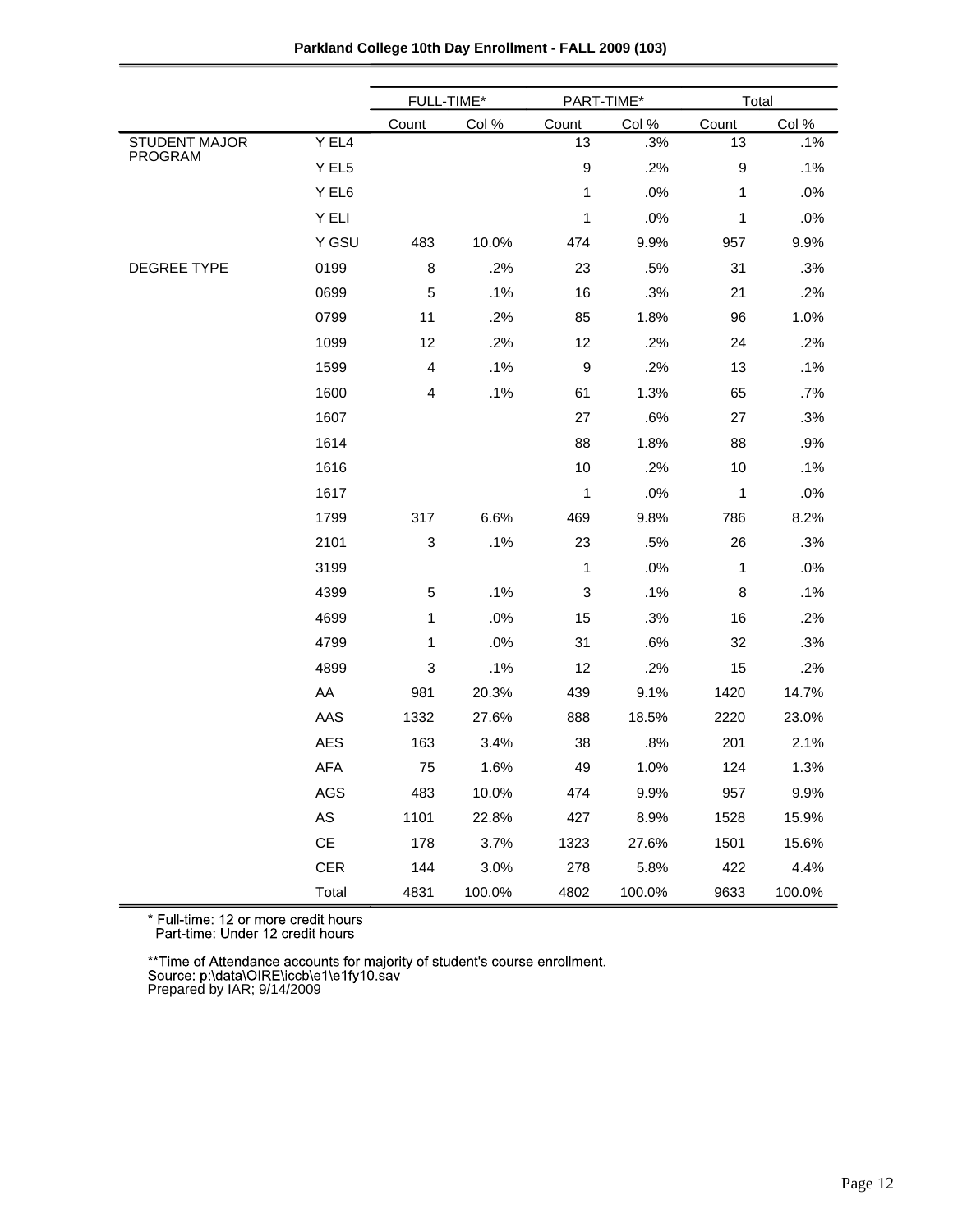| Parkland College 10th Day Enrollment - FALL 2009 (103) |  |  |  |  |  |
|--------------------------------------------------------|--|--|--|--|--|
|--------------------------------------------------------|--|--|--|--|--|

|                                   |                                                    | FULL-TIME*     |        | PART-TIME*       |        | Total          |        |
|-----------------------------------|----------------------------------------------------|----------------|--------|------------------|--------|----------------|--------|
|                                   |                                                    | Count          | Col %  | Count            | Col %  | Count          | Col %  |
| <b>INSTITUTION</b><br><b>NAME</b> | Total                                              | 571            | 100.0% | 640              | 100.0% | 1211           | 100.0% |
|                                   | <b>Black Hawk College-East</b>                     | 4              | .7%    | 1                | .2%    | 5              | .4%    |
|                                   | <b>Black Hawk College-</b><br><b>Quad Cities</b>   | 1              | .2%    | $\overline{c}$   | .3%    | 3              | .2%    |
|                                   | <b>Blackburn College</b>                           | 1              | .2%    |                  |        | $\mathbf{1}$   | .1%    |
|                                   | <b>Bradley University</b>                          | 1              | .2%    | $\overline{2}$   | .3%    | 3              | .2%    |
|                                   | Carl Sandburg College                              |                |        | 2                | .3%    | 2              | .2%    |
|                                   | Chicago State University                           | 1              | .2%    |                  |        | 1              | .1%    |
|                                   | College of DuPage                                  | 5              | .9%    | 5                | .8%    | 10             | .8%    |
|                                   | College of Lake County                             | 6              | 1.1%   | 5                | .8%    | 11             | .9%    |
|                                   | College of St. Francis                             | 1              | .2%    |                  |        | $\mathbf{1}$   | .1%    |
|                                   | Columbia College                                   | 6              | 1.1%   | 1                | .2%    | $\overline{7}$ | .6%    |
|                                   | Danville Area Community<br>College                 | 26             | 4.6%   | 22               | 3.4%   | 48             | 4.0%   |
|                                   | <b>DePaul University</b>                           | 1              | .2%    | $\overline{c}$   | .3%    | 3              | .2%    |
|                                   | DeVry Institute of<br>Technology - Lombard         | 1              | .2%    |                  |        | 1              | .1%    |
|                                   | <b>East-West University</b>                        | 1              | .2%    |                  |        | 1              | .1%    |
|                                   | <b>Eastern Illinois University</b>                 | 14             | 2.5%   | 19               | 3.0%   | 33             | 2.7%   |
|                                   | <b>Elgin Community College</b>                     | $\overline{c}$ | .4%    | 1                | .2%    | 3              | .2%    |
|                                   | <b>Elmhurst College</b>                            | 3              | .5%    |                  |        | 3              | .2%    |
|                                   | Eureka College                                     | 1              | .2%    |                  |        | $\mathbf{1}$   | .1%    |
|                                   | Greenville College                                 |                |        | 1                | .2%    | $\mathbf{1}$   | .1%    |
|                                   | Harold Washington<br>College (Loop College)        | 4              | .7%    | $\overline{c}$   | .3%    | 6              | .5%    |
|                                   | Harry S Truman College                             | 1              | .2%    | 3                | .5%    | 4              | .3%    |
|                                   | <b>Highland Community</b><br>College               | $\overline{c}$ | .4%    | 3                | .5%    | 5              | .4%    |
|                                   | Illinois Central College                           | 9              | 1.6%   | $\overline{7}$   | 1.1%   | 16             | 1.3%   |
|                                   | Illinois College                                   | 1              | $.2\%$ |                  |        | 1              | .1%    |
|                                   | <b>Illinois State University</b>                   | 8              | 1.4%   | 22               | 3.4%   | 30             | 2.5%   |
|                                   | <b>Illinois Valley Community</b><br>College        | 3              | .5%    | $\boldsymbol{2}$ | .3%    | 5              | .4%    |
|                                   | Illinois Wesleyan<br>University                    |                |        | $\mathbf 5$      | .8%    | 5              | .4%    |
|                                   | International Academy of<br>Merchandise and Design | 1              | .2%    |                  |        | 1              | .1%    |
|                                   | John A. Logan College                              | 4              | .7%    | 4                | .6%    | 8              | .7%    |
|                                   | John Wood Community<br>College                     | 3              | .5%    | 1                | .2%    | 4              | .3%    |
|                                   | Joliet Junior College                              | 5              | .9%    | 6                | .9%    | 11             | .9%    |
|                                   | Kankakee Community<br>College                      | 17             | 3.0%   | 10               | 1.6%   | 27             | 2.2%   |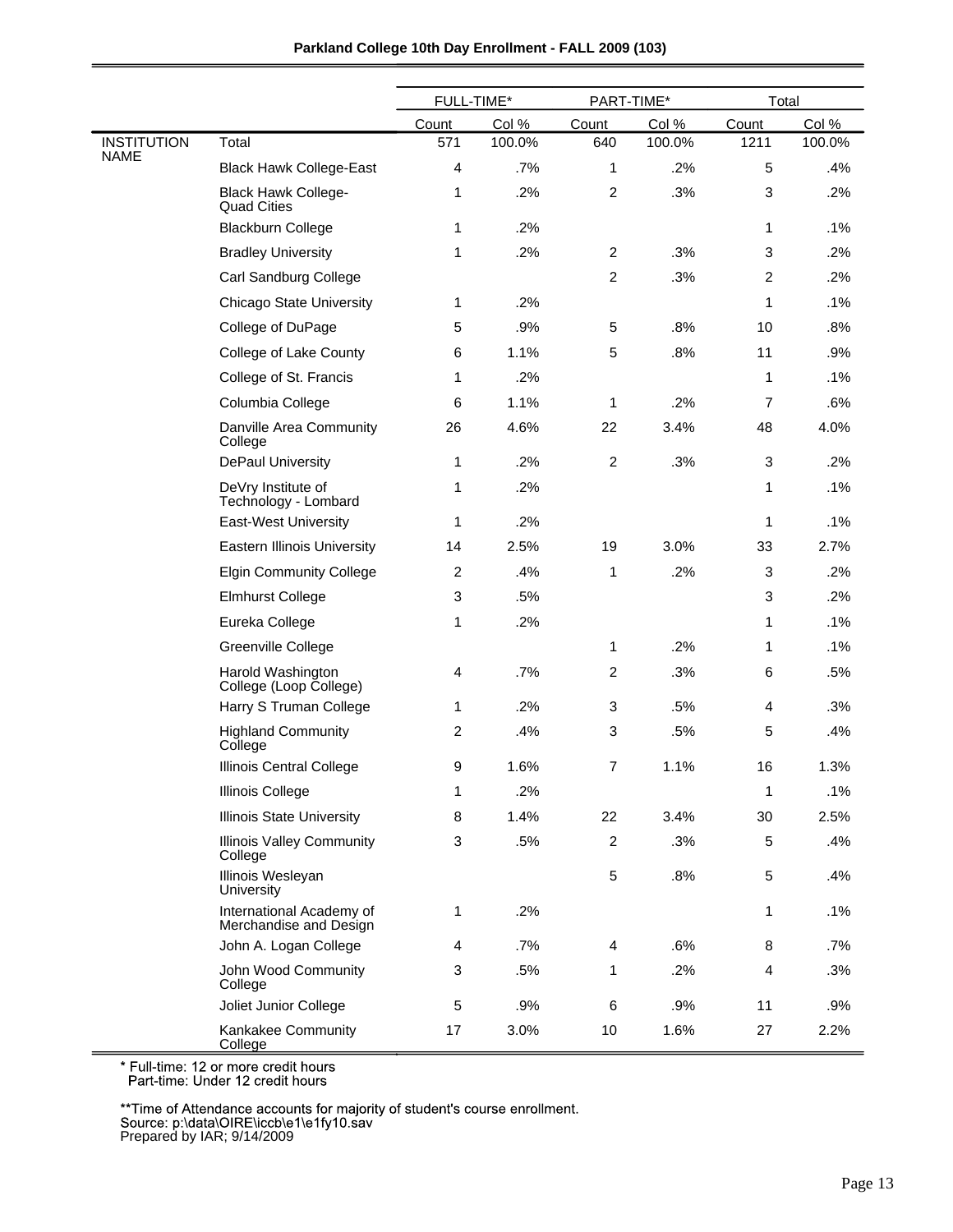|             |                                          | FULL-TIME*     |       | PART-TIME*     |       | Total          |       |
|-------------|------------------------------------------|----------------|-------|----------------|-------|----------------|-------|
|             |                                          | Count          | Col % | Count          | Col % | Count          | Col % |
| INSTITUTION | Kaskaskia College                        | $\overline{4}$ | .7%   | $\overline{c}$ | .3%   | 6              | .5%   |
| NAME        | Kennedy-King College                     | 3              | .5%   | 1              | .2%   | 4              | .3%   |
|             | Kishwaukee College                       | 4              | .7%   | $\overline{c}$ | .3%   | 6              | .5%   |
|             | Lake Land College                        | 19             | 3.3%  | 21             | 3.3%  | 40             | 3.3%  |
|             | Lewis & Clark Community<br>College       |                |       | 4              | .6%   | 4              | .3%   |
|             | <b>Lewis University</b>                  | 1              | .2%   |                |       | 1              | .1%   |
|             | Lincoln Christian College                | 3              | .5%   | 1              | .2%   | 4              | .3%   |
|             | Lincoln College                          | 9              | 1.6%  | 2              | .3%   | 11             | .9%   |
|             | <b>Lincoln Land Community</b><br>College | 8              | 1.4%  | 8              | 1.3%  | 16             | 1.3%  |
|             | Lincoln Trail College                    | 2              | .4%   | 4              | .6%   | 6              | .5%   |
|             | MacMurray College                        | $\overline{c}$ | .4%   |                |       | $\overline{2}$ | .2%   |
|             | Malcolm X College                        | 1              | .2%   | 1              | .2%   | $\overline{2}$ | .2%   |
|             | <b>McHenry County College</b>            | 4              | .7%   | 1              | .2%   | 5              | .4%   |
|             | <b>Metropolitan Business</b><br>College  |                |       | 1              | .2%   | 1              | .1%   |
|             | Midstate College                         |                |       | $\overline{c}$ | .3%   | $\overline{2}$ | .2%   |
|             | <b>Millikin University</b>               | 4              | .7%   | 4              | .6%   | 8              | .7%   |
|             | Monmouth College                         | 1              | .2%   | 1              | .2%   | $\overline{2}$ | .2%   |
|             | Moraine Valley Comm.<br>College          | 4              | .7%   | 2              | .3%   | 6              | .5%   |
|             | Morton College                           |                |       | $\overline{c}$ | .3%   | $\overline{c}$ | .2%   |
|             | North Central College                    |                |       | 3              | .5%   | 3              | .2%   |
|             | North Park Coll. & Theol.<br>Seminary    |                |       | 1              | .2%   | 1              | .1%   |
|             | Northeastern Illinois<br>University      | 2              | .4%   |                |       | $\overline{2}$ | .2%   |
|             | Northern Illinois<br>University          | 8              | 1.4%  | 5              | .8%   | 13             | 1.1%  |
|             | Northwestern Bus. Col.<br>Chicago        | 1              | 2%    |                |       | 1              | .1%   |
|             | Northwestern University                  | 1              | .2%   |                |       | 1              | .1%   |
|             | Oakton Community<br>College              | $\overline{7}$ | 1.2%  | 4              | .6%   | 11             | .9%   |
|             | Olive-Harvey College                     | $\overline{c}$ | .4%   | 5              | .8%   | 7              | .6%   |
|             | Olivet Nazarene College                  | 1              | .2%   |                |       | 1              | .1%   |
|             | <b>Olney Central College</b>             | 4              | .7%   | 3              | .5%   | $\overline{7}$ | .6%   |
|             | Prairie State College                    | 5              | .9%   | 5              | .8%   | 10             | .8%   |
|             | Rend Lake College                        | 1              | .2%   | 3              | .5%   | 4              | .3%   |
|             | Richard J. Daley College                 | 1              | .2%   | 4              | .6%   | 5              | .4%   |
|             | <b>Richland Community</b><br>College     | 17             | 3.0%  | 14             | 2.2%  | 31             | 2.6%  |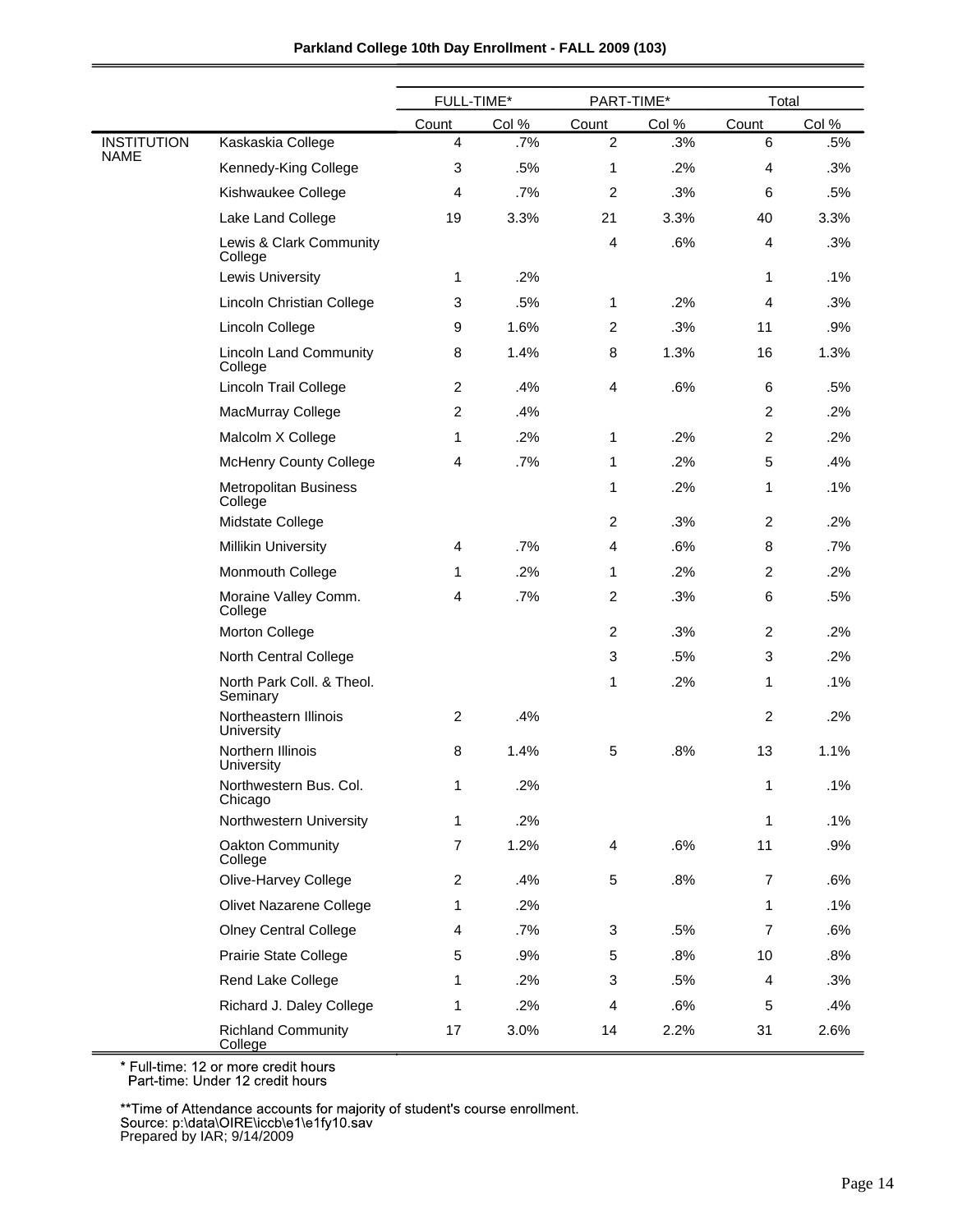|                                   |                                                                 | FULL-TIME*     |        | PART-TIME*     |        | Total          |        |
|-----------------------------------|-----------------------------------------------------------------|----------------|--------|----------------|--------|----------------|--------|
|                                   |                                                                 | Count          | Col %  | Count          | Col %  | Count          | Col %  |
| <b>INSTITUTION</b><br><b>NAME</b> | <b>Robert Morris College</b>                                    | 1              | .2%    | $\overline{c}$ | .3%    | $\mathbf{3}$   | .2%    |
|                                   | <b>Rock Valley College</b>                                      |                |        | $\overline{c}$ | .3%    | $\overline{c}$ | .2%    |
|                                   | Sauk Valley Community<br>College                                | $\overline{c}$ | .4%    |                |        | 2              | .2%    |
|                                   | School of the Art Institute<br>of Chi                           | 1              | .2%    | 1              | .2%    | $\overline{c}$ | .2%    |
|                                   | SIU Carbondale                                                  | 12             | 2.1%   | 18             | 2.8%   | 30             | 2.5%   |
|                                   | SIU Edwardsville                                                | $\overline{c}$ | .4%    | 5              | .8%    | $\overline{7}$ | .6%    |
|                                   | South Suburban College<br>of Cook County (Thornton<br>Community | 5              | .9%    | $\overline{c}$ | .3%    | $\overline{7}$ | .6%    |
|                                   | Southeastern Illinois<br>College                                |                |        | 1              | .2%    | 1              | .1%    |
|                                   | Southwestern Illinois<br>College                                | 4              | .7%    | 1              | .2%    | 5              | .4%    |
|                                   | Spoon River College                                             |                |        | 1              | .2%    | 1              | .1%    |
|                                   | St. Xavier College                                              | 1              | .2%    | 1              | .2%    | 2              | .2%    |
|                                   | <b>Trinity Christian College</b>                                | 1              | .2%    |                |        | 1              | .1%    |
|                                   | <b>Triton College</b>                                           | 3              | .5%    | 2              | .3%    | 5              | .4%    |
|                                   | U of I - Chicago                                                | 2              | .4%    | 4              | .6%    | 6              | .5%    |
|                                   | U of I - Springfield                                            | 1              | .2%    | 6              | .9%    | 7              | .6%    |
|                                   | U of I - Urbana                                                 | 90             | 15.8%  | 187            | 29.2%  | 277            | 22.9%  |
|                                   | University of Chicago                                           |                |        | 1              | .2%    | 1              | .1%    |
|                                   | <b>Waubonsee Community</b><br>College                           | 3              | .5%    |                |        | 3              | .2%    |
|                                   | Western Illinois University                                     | 5              | .9%    | $\overline{c}$ | .3%    | $\overline{7}$ | .6%    |
|                                   | Wilbur Wright College                                           | $\overline{c}$ | .4%    |                |        | $\overline{c}$ | .2%    |
|                                   | William Rainey Harper<br>College                                | 6              | 1.1%   | 4              | .6%    | 10             | .8%    |
|                                   | Out of State Institution                                        | 178            | 31.2%  | 166            | 25.9%  | 344            | 28.4%  |
| <b>INSTITUTION</b>                | Unknown Institution Type                                        | 178            | 31.2%  | 166            | 25.9%  | 344            | 28.4%  |
| <b>TYPE</b>                       | <b>Private Junior Colleges</b>                                  | 11             | 1.9%   | $\,6$          | .9%    | 17             | 1.4%   |
|                                   | Private Universities/Co                                         | 34             | 6.0%   | 25             | 3.9%   | 59             | 4.9%   |
|                                   | <b>Public Community Colleg</b>                                  | 203            | 35.6%  | 175            | 27.3%  | 378            | 31.2%  |
|                                   | <b>Public Universities</b>                                      | 145            | 25.4%  | 268            | 41.9%  | 413            | 34.1%  |
|                                   | Total                                                           | 571            | 100.0% | 640            | 100.0% | 1211           | 100.0% |